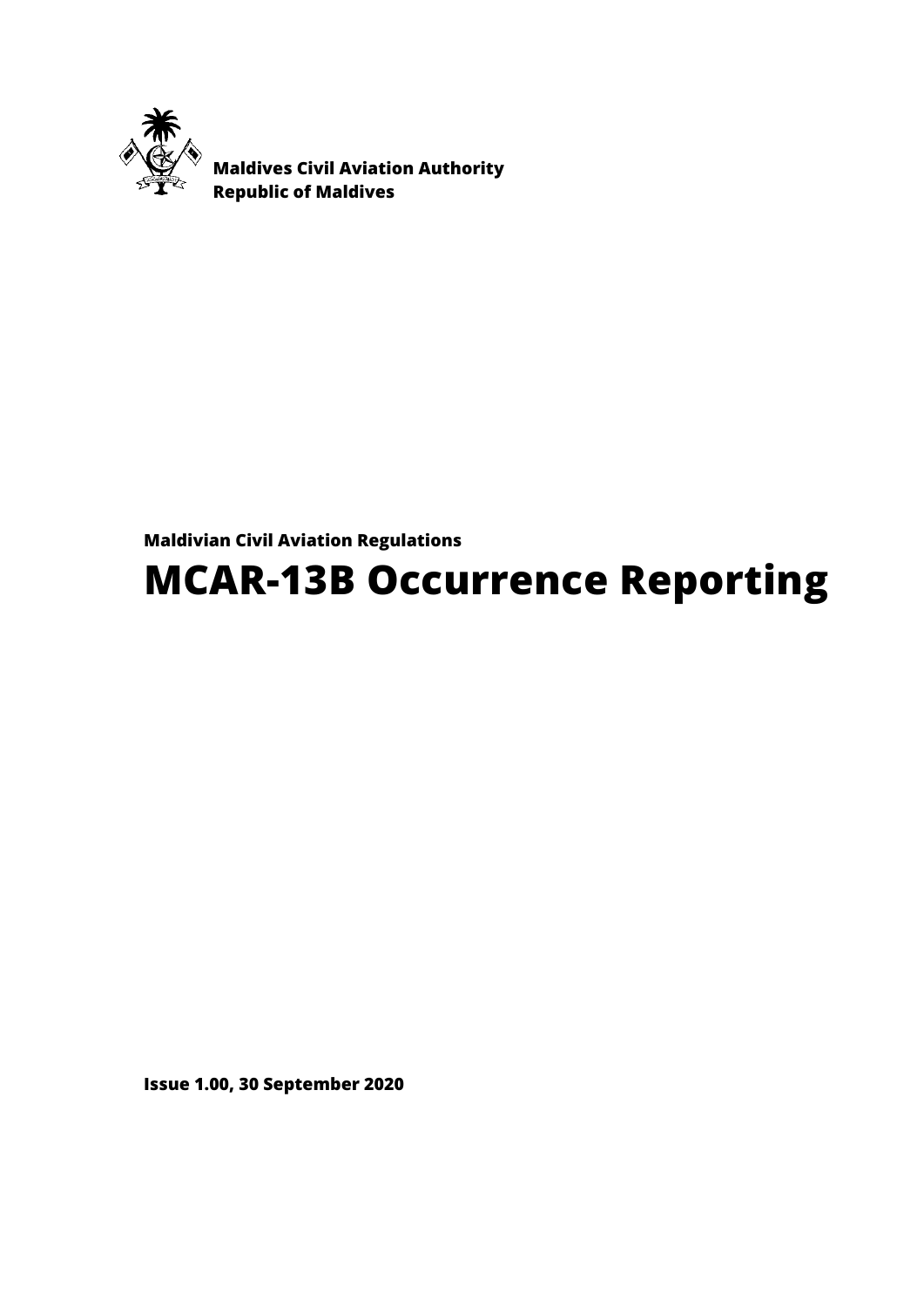#### Foreword

Maldives Civil Aviation Authority, in exercise of the powers conferred on it under Articles 5 and 6 of the Maldives Civil Aviation Authority Act 2/2012 has adopted this Regulation.

This Regulation shall be cited as'MCAR-I38 Occurrence Reporting'and shall come in to force on 30 September 2020.

Definitions of the terms and abbreviations used in this regulation, unless the context requires otherwise. are in MCAR-1 Definitions and Abbreviations.

Existing requirements as listed in Chapter 8 and Section 2 of MCAR-12 Aircraft Accidents, Incidents and Statistics, Version 1, Amendment 1 dated 26 May 2009 will be repealed as from 30 September 2020.

'Acceptable Means of compliance' (AMc) illustrate a means, or several alternative means, but not necessarily the only possible means by which a requirement can be met.

'Guidance Material' (GM) helps to illustrate the meaning of a requirement.



For the Civil Aviation Authority Hussain Jaleel **Chief Executive**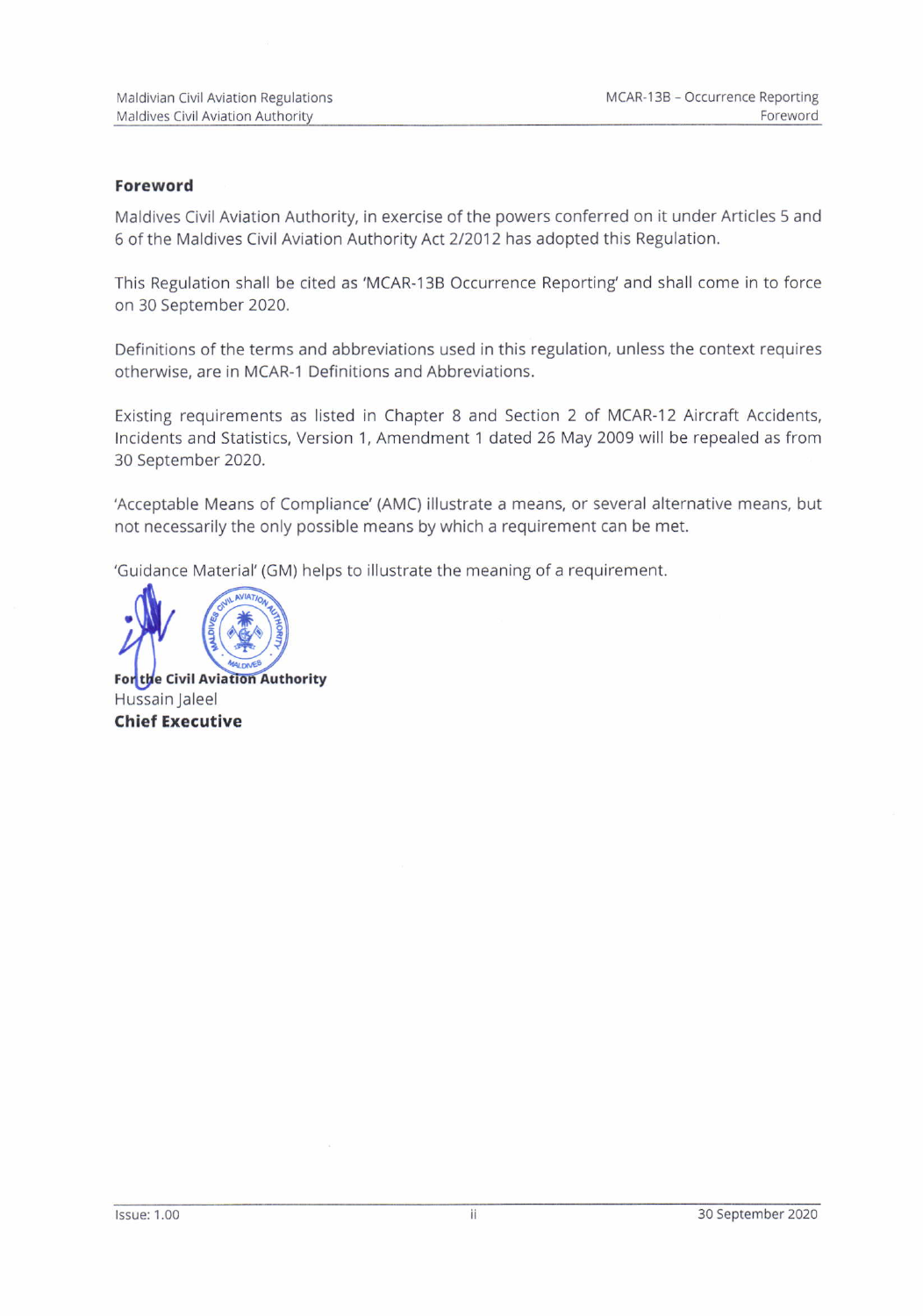## **List of Amendments**

| Rev #      | <b>Date</b> | <b>Remarks</b> |
|------------|-------------|----------------|
| Issue 1.00 | 2020-09-30  | Initial issue  |
|            |             |                |
|            |             |                |
|            |             |                |
|            |             |                |
|            |             |                |
|            |             |                |
|            |             |                |
|            |             |                |
|            |             |                |
|            |             |                |
|            |             |                |
|            |             |                |
|            |             |                |
|            |             |                |
|            |             |                |
|            |             |                |
|            |             |                |
|            |             |                |
|            |             |                |
|            |             |                |
|            |             |                |
|            |             |                |
|            |             |                |
|            |             |                |
|            |             |                |
|            |             |                |
|            |             |                |
|            |             |                |
|            |             |                |
|            |             |                |
|            |             |                |
|            |             |                |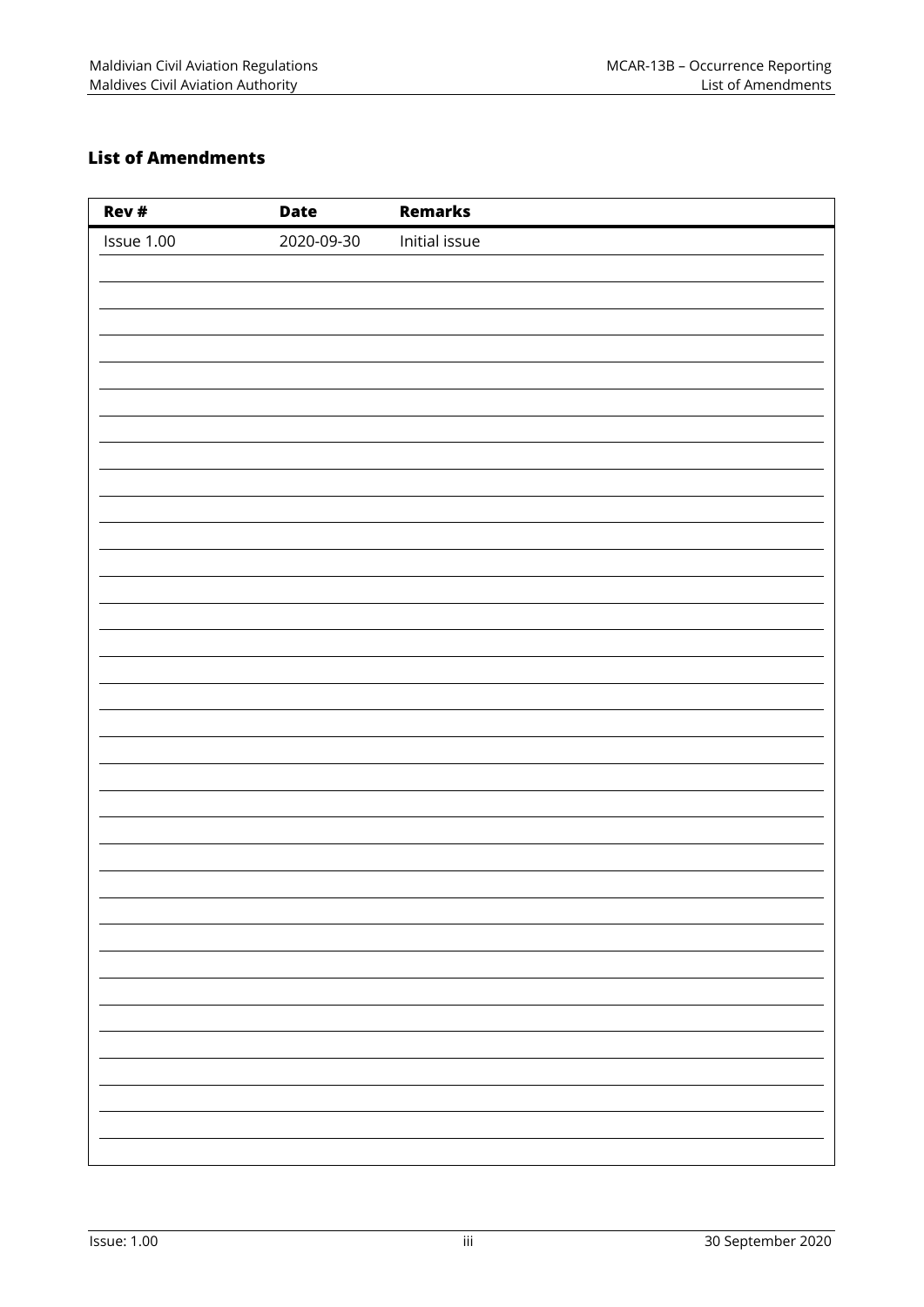## **List of Effective Pages**

| <b>Section Part</b> |                               | Page      | <b>Issue</b> | <b>Date</b> |
|---------------------|-------------------------------|-----------|--------------|-------------|
|                     | Foreword                      | ii.       | Issue 1.00   | 30 Sep 20   |
|                     | List of Amendments            | iii       | Issue 1.00   | 30 Sep 20   |
|                     | List of Effective Pages       | iv-v      | Issue 1.00   | 30 Sep 20   |
|                     |                               |           |              |             |
|                     | Table of Contents             | vi        | Issue 1.00   | 30 Sep 20   |
|                     |                               |           |              |             |
| A                   | <b>Technical Requirements</b> | $1 - 11$  | Issue 1.00   | 30 Sep 20   |
|                     |                               |           |              |             |
|                     | Appendix 1                    | $12 - 14$ | Issue 1.00   | 30 Sep 20   |
|                     | Appendix 2                    | 15-20     | Issue 1.00   | 30 Sep 20   |
|                     | Appendix 3                    | $21 - 22$ | Issue 1.00   | 30 Sep 20   |
|                     | Appendix 4                    | 23-25     | Issue 1.00   | 30 Sep 20   |
|                     | Appendix 5                    | 26-29     | Issue 1.00   | 30 Sep 20   |
|                     | Appendix 6                    | 30-34     | Issue 1.00   | 30 Sep 20   |
|                     |                               |           |              |             |
| $\sf B$             | Procedure for CAA             | 35-36     | Issue 1.00   | 30 Sep 20   |
|                     |                               |           |              |             |
|                     |                               |           |              |             |
|                     |                               |           |              |             |
|                     |                               |           |              |             |
|                     |                               |           |              |             |
|                     |                               |           |              |             |
|                     |                               |           |              |             |
|                     |                               |           |              |             |
|                     |                               |           |              |             |
|                     |                               |           |              |             |
|                     |                               |           |              |             |
|                     |                               |           |              |             |
|                     |                               |           |              |             |
|                     |                               |           |              |             |
|                     |                               |           |              |             |
|                     |                               |           |              |             |
|                     |                               |           |              |             |
|                     |                               |           |              |             |
|                     |                               |           |              |             |
|                     |                               |           |              |             |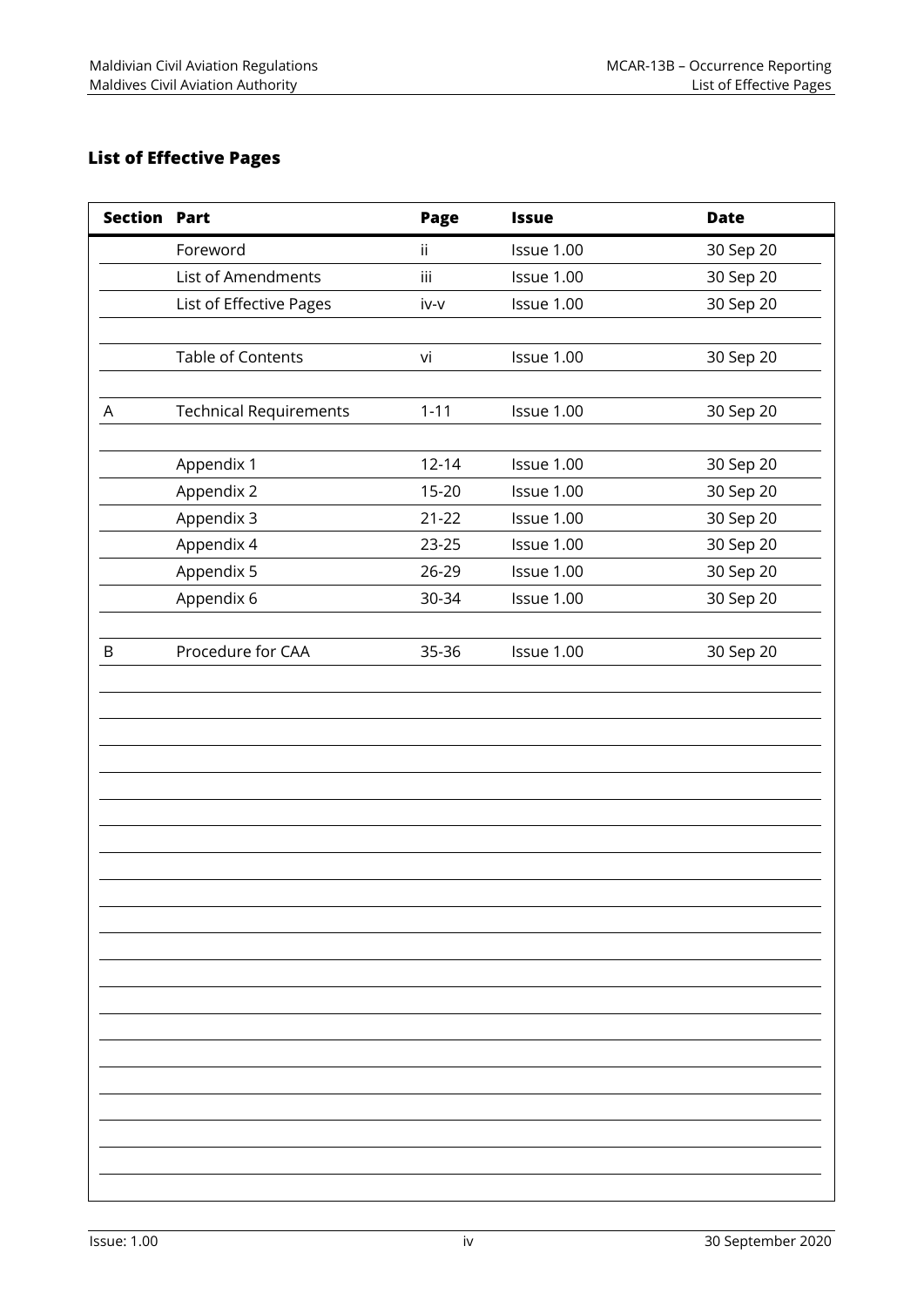| <b>Section Part</b> | Page | <b>Issue</b> | <b>Date</b> |
|---------------------|------|--------------|-------------|
|                     |      |              |             |
|                     |      |              |             |
|                     |      |              |             |
|                     |      |              |             |
|                     |      |              |             |
|                     |      |              |             |
|                     |      |              |             |
|                     |      |              |             |
|                     |      |              |             |
|                     |      |              |             |
|                     |      |              |             |
|                     |      |              |             |
|                     |      |              |             |
|                     |      |              |             |
|                     |      |              |             |
|                     |      |              |             |
|                     |      |              |             |
|                     |      |              |             |
|                     |      |              |             |
|                     |      |              |             |
|                     |      |              |             |
|                     |      |              |             |
|                     |      |              |             |
|                     |      |              |             |
|                     |      |              |             |
|                     |      |              |             |
|                     |      |              |             |
|                     |      |              |             |
|                     |      |              |             |
|                     |      |              |             |
|                     |      |              |             |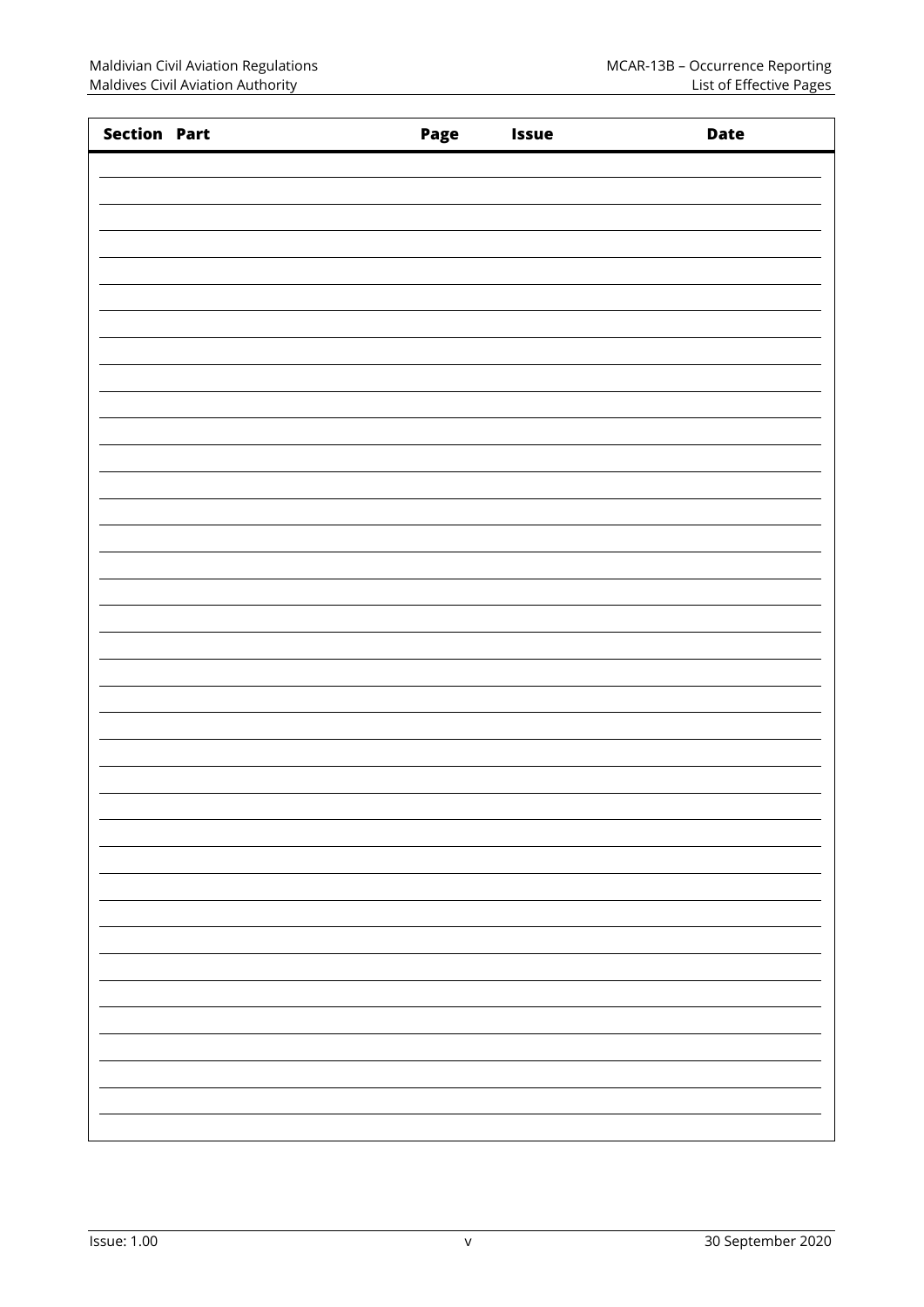## **Table of Contents**

| Foreword                 |                                           |
|--------------------------|-------------------------------------------|
| List of Amendments       |                                           |
|                          |                                           |
| <b>Table of Contents</b> |                                           |
|                          | <b>Section A - TECHNICAL REQUIREMENTS</b> |
| MCAR-13B.A.01            |                                           |
| MCAR-13B.A.02            |                                           |
| MCAR-13B.A.03            |                                           |
| MCAR-13B.A.04            |                                           |
| MCAR-13B.A.05            |                                           |
|                          |                                           |

| MCAR-13B.A.06  |  |
|----------------|--|
| MCAR-13B.A.07  |  |
| MCAR-13B.A.08  |  |
| MCAR-13B.A.13  |  |
| MCAR-13B.A.14  |  |
| MCAR-13B.A.15  |  |
| MCAR-13B.A.16. |  |

## **Appendix 1 – LIST OF REQUIREMENTS APPLICABLE TO THE MANDATORY AND VOLUNTARY OCCURRENCE**

**REPORTING SCHEMES --------------------------------------------------------------------------------------------------------------------------------- 12**

## **Appendix 2 – OCCURRENCES RELATED TO THE OPERATION OF THE AIRCRAFT --------------------------------------------- 15**

| 1. |                                                                                  |  |
|----|----------------------------------------------------------------------------------|--|
| 2. |                                                                                  |  |
| 3. | Interaction with Air Navigation Services (ANS) & Air Traffic Management (ATM) 17 |  |
| 4. |                                                                                  |  |
| 5. |                                                                                  |  |
| 6. |                                                                                  |  |

#### **Appendix 3 – OCCURRENCES RELATED TO TECHNICAL CONDITIONS, MAINTENANCE AND REPAIR OF THE AIRCRAFT --------------------------------------------------------------------------------------------------------------------------------------------------- 21**

| Maintenance and Continuing Airworthiness Management------------------------------ 21 |  |
|--------------------------------------------------------------------------------------|--|
|                                                                                      |  |

## **Appendix 4 – OCCURRENCES RELATED TO AIR NAVIGATION SERVICES AND FACILITIES ------------------------------- 23**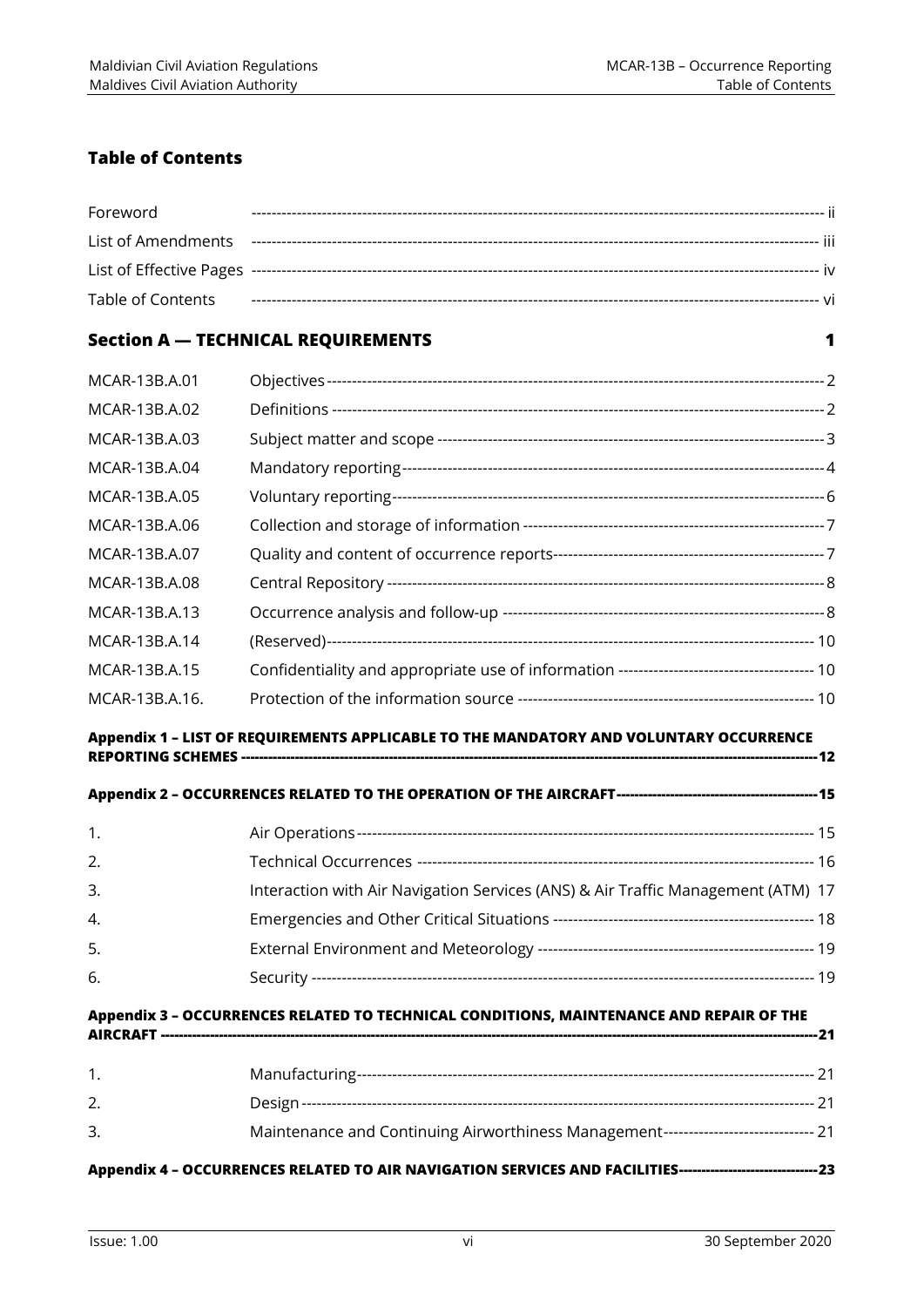| 1.             |                                                                                         |    |
|----------------|-----------------------------------------------------------------------------------------|----|
| 2.             |                                                                                         |    |
| 3.             |                                                                                         |    |
|                |                                                                                         |    |
| $\mathbf{1}$ . |                                                                                         |    |
| 2.             |                                                                                         |    |
|                | Appendix 6 - OCCURRENCES RELATED TO AIRCRAFT OTHER THAN COMPLEX MOTOR-POWERED AIRCRAFT, |    |
| 1.             | Aircraft other than Complex Motor-Powered Aircraft excluding Sailplanes and             |    |
| $\mathcal{P}$  |                                                                                         |    |
| 3.             |                                                                                         |    |
|                | <b>Section B - PROCEDURE FOR THE CAA</b>                                                | 35 |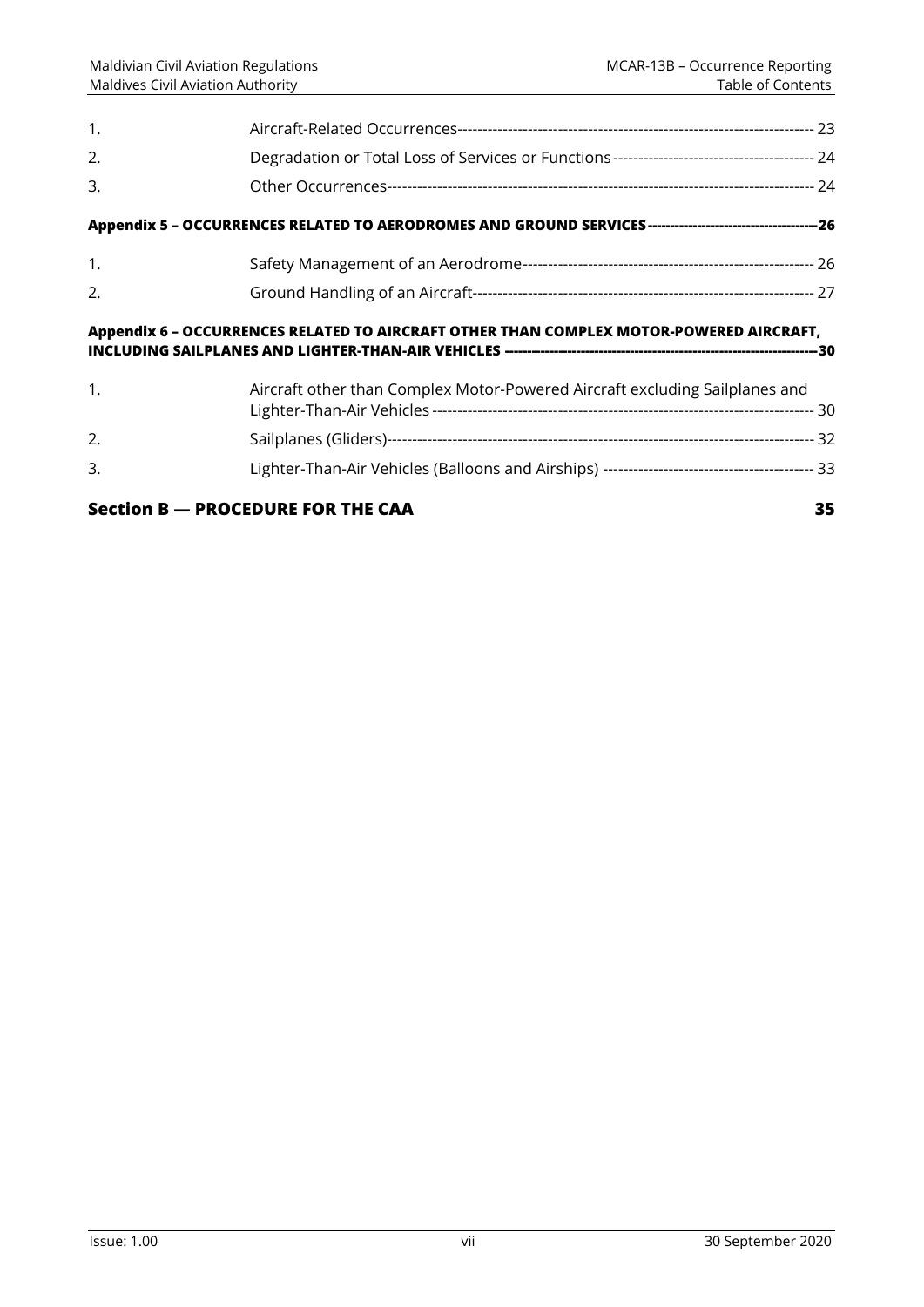## **Section A — TECHNICAL REQUIREMENTS**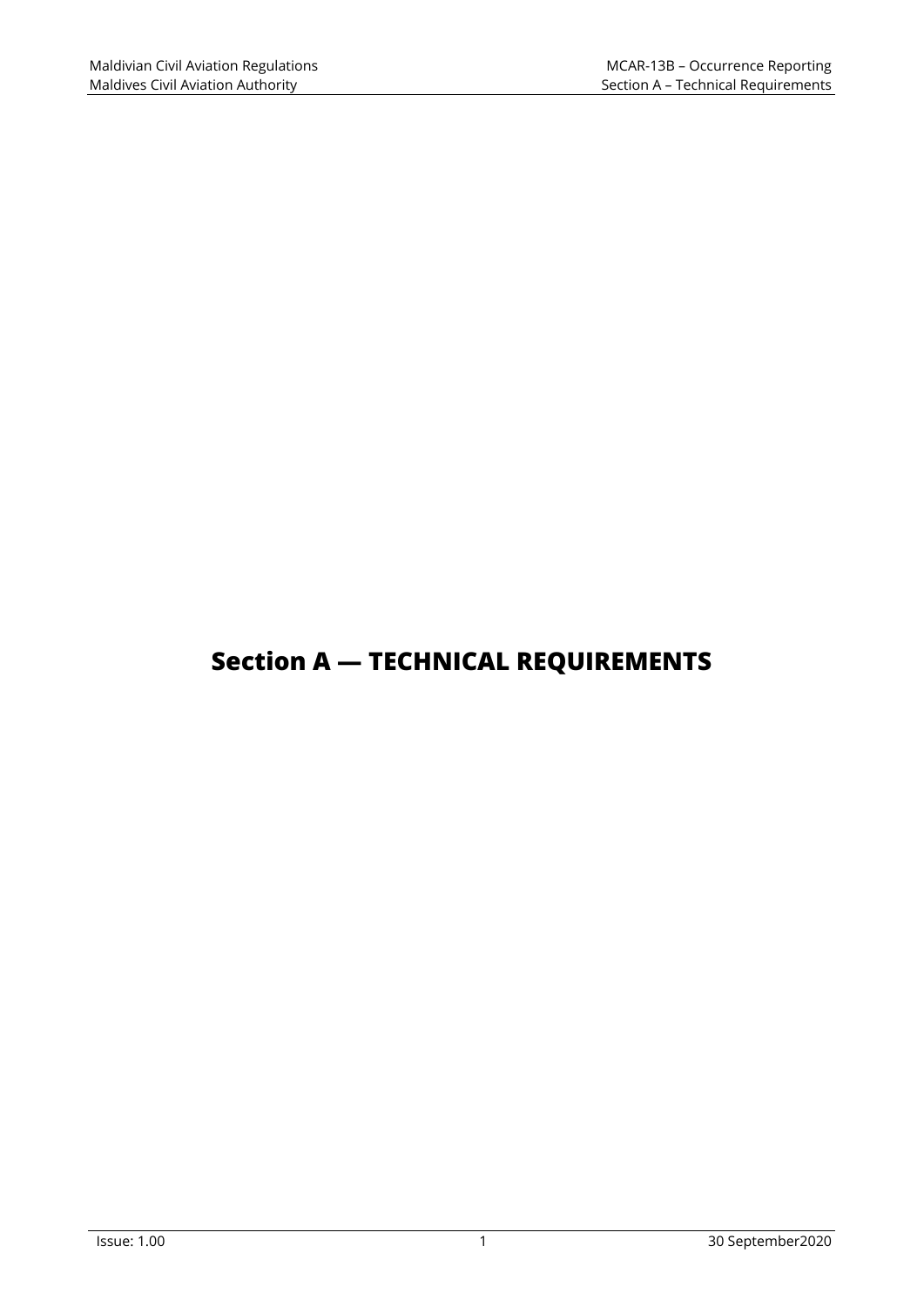## **MCAR-13B.A.01 Objectives**

(a) This Regulation aims to improve aviation safety by ensuring that relevant safety information relating to civil aviation is reported, collected, stored, protected, exchanged, disseminated and analysed.

This Regulation ensures:

- 1. that, where appropriate, safety action is taken in a timely manner based on analysis of the information collected;
- 2. the continued availability of safety information by introducing rules on confidentiality and on the appropriate use of information and through the harmonised and enhanced protection of reporters and persons mentioned in occurrence reports; and
- 3. that aviation safety risks are considered and dealt with at both organisation level and national level.
- (b) The sole objective of occurrence reporting is the prevention of accidents and incidents and not to attribute blame or liability.

## **MCAR-13B.A.02 Definitions**

For the purposes of this Regulation, the following definitions shall apply:

- (a) 'reporter' means a natural person who reports an occurrence or other safety-related information pursuant to this Regulation;
- (b) 'disidentified information' means information arising from occurrence reports from which all personal data such as names or addresses of natural persons have been removed;
- (c) 'occurrence' means any safety-related event which endangers or which, if not corrected or addressed, could endanger an aircraft, its occupants or any other person and includes in particular an accident or serious incident;
- (d) 'organisation' means any organisation providing aviation products and/or which employs, contracts or uses the services of persons required to report occurrences in accordance with 13B.A.04(f);
- (e) 'anonymisation' means the removal from occurrence reports of all personal details relating to the reporter and to the persons mentioned in occurrence reports and any details, including the name of the organisation(s) involved in the occurrence, which may reveal the identity of the reporter or of a third party or lead to that information being inferred from the occurrence report;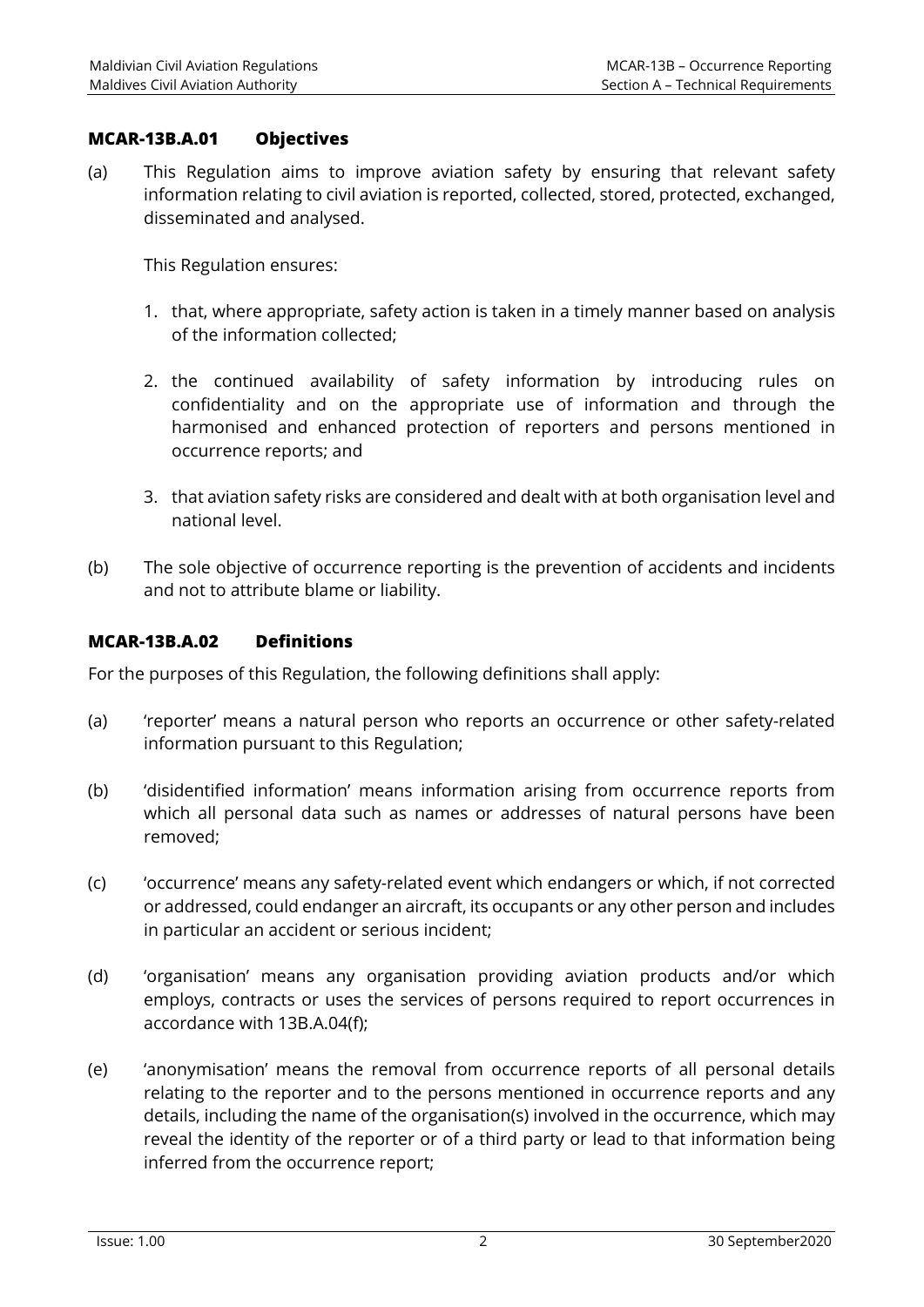- (f) 'hazard' means a situation or an object with the potential to cause death or injury to a person, damage to equipment or a structure, loss of material, or a reduction of ability to perform a prescribed function;
- (g) (reserved);
- (h) 'just culture' means a culture in which front-line operators or other persons are not punished for actions, omissions or decisions taken by them that are commensurate with their experience and training, but in which gross negligence, wilful violations and destructive acts are not tolerated;
- (i) (reserved);
- (j) 'interested party' means any natural or legal person or any official body, whether or not having its own legal personality, that is in a position to participate in the improvement of aviation safety by having access to information on occurrences;
- (k) 'State Safety Programme' means an integrated set of legal acts and activities aimed at managing civil aviation safety in a State;
- (l) (reserved);
- (m) (reserved);
- (n) 'safety management system' means a systematic approach to managing aviation safety including the necessary organisational structures, accountabilities, policies and procedures, and includes any management system that, independently or integrated with other management systems of the organisation, addresses the management of safety.

## **MCAR-13B.A.03 Subject matter and scope**

- (a) This Regulation lays down rules on:
	- 1. the reporting of occurrences which endanger or which, if not corrected or addressed, would endanger an aircraft, its occupants, any other person, equipment or installation affecting aircraft operations; and the reporting of other relevant safetyrelated information in that context;
	- 2. analysis and follow-up action in respect of reported occurrences and other safetyrelated information;
	- 3. the protection of aviation professionals;
	- 4. appropriate use of collected safety information;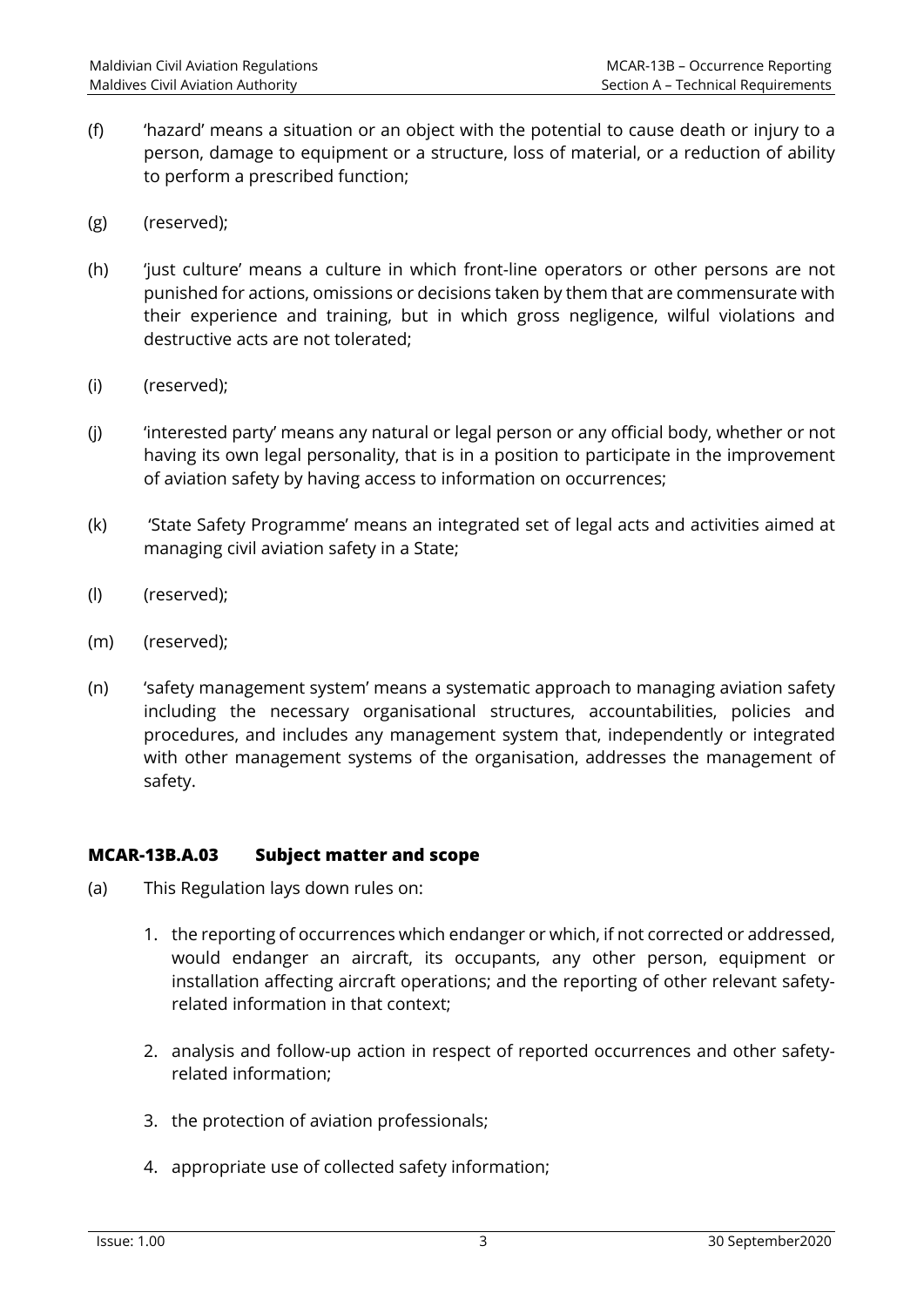- 5. the integration of information into a Central Repository; and
- 6. the dissemination of anonymised information to interested parties for the purpose of providing such parties with the information they need in order to improve aviation safety.
- (b) This Regulation applies to occurrences and other safety-related information involving civil aircraft.

## **MCAR-13B.A.04 Mandatory reporting**

- (a) Occurrences which may represent a significant risk to aviation safety and which fall into the following categories shall be reported by the persons listed in paragraph (f) through the mandatory occurrence reporting systems pursuant to this point:
	- 1. occurrences related to the operation of the aircraft, such as:
		- i. collision-related occurrences;
		- ii. take-off and landing-related occurrences;
		- iii. fuel-related occurrences;
		- iv. in-flight occurrences;
		- v. communication-related occurrences;
		- vi. occurrences related to injury, emergencies and other critical situations;
		- vii. crew incapacitation and other crew-related occurrences;
		- viii. meteorological conditions or security-related occurrences;
	- 2. occurrences related to technical conditions, maintenance and repair of aircraft, such as:
		- i. structural defects;
		- ii. system malfunctions;
		- iii. maintenance and repair problems;
		- iv. propulsion problems (including engines, propellers and rotor systems) and auxiliary power unit problems;
	- 3. occurrences related to air navigation services and facilities, such as:
		- i. collisions, near collisions or potential for collisions;
		- ii. specific occurrences of air traffic management and air navigation services (ATM/ANS);
		- iii. ATM/ANS operational occurrences;
	- 4. occurrences related to aerodromes and ground services, such as:
		- i. occurrences related to aerodrome activities and facilities;
		- ii. occurrences related to handling of passengers, baggage, mail and cargo;
		- iii. occurrences related to aircraft ground handling and related services.
- (b) Each organisation which is certified or approved by the CAA shall establish a mandatory reporting system to facilitate the collection of details of occurrences referred to in paragraph (a).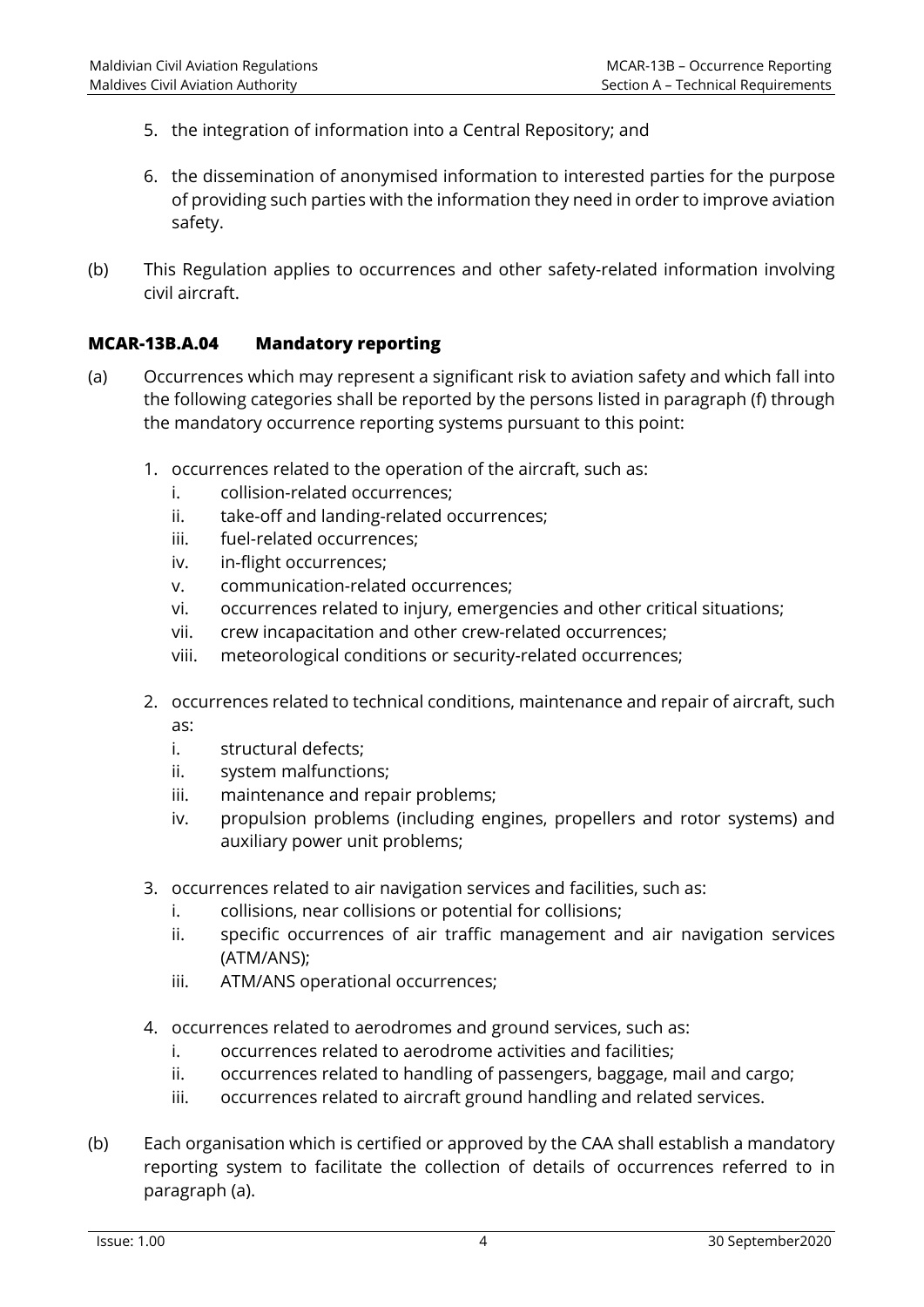- (c) (reserved).
- (d) (reserved).
- (e) The detailed list of the occurrences to be referred to when reporting occurrences pursuant to paragraph (a) is set out in Appendices 2 to 6 to this Regulation.
- (f) The following natural persons shall report the occurrences referred to in paragraph (a) through the system established in accordance with paragraph (b) by the organisation which employs, contracts or uses the services of the reporter or, failing that, through the mandatory reporting system established by the CAA:
	- 1. the pilot in command, or, in cases where the pilot in command is unable to report the occurrence, any other crew member next in the chain of command of an aircraft registered in the Maldives or an aircraft registered outside the Maldives but used by an operator established in the Maldives;
	- 2. a person engaged in designing, manufacturing, continuous airworthiness monitoring, maintaining or modifying an aircraft, or any equipment or part thereof, under the oversight of the CAA;
	- 3. a person who signs an airworthiness review certificate, or a release to service in respect of an aircraft or any equipment or part thereof, under the oversight of the CAA;
	- 4. a person who performs a function which requires him or her to be authorised by the CAA as a staff member of an air traffic service provider entrusted with responsibilities related to air navigation services or as a flight information service officer;
	- 5. a person who performs a function connected with the safety management of an airport;
	- 6. a person who performs a function connected with the installation, modification, maintenance, repair, overhaul, flight-checking or inspection of air navigation facilities for which the CAA ensures the oversight;
	- 7. a person who performs a function connected with the ground handling of aircraft, including fuelling, loadsheet preparation, loading, de-icing and towing at an airport.
- (g) The persons listed in paragraph (f) shall report occurrences within 72 hours of becoming aware of the occurrence, unless exceptional circumstances prevent this.
- (h) Following notification of an occurrence, any organisation established in the Maldives which is not covered by paragraph (i), shall report to the CAA, the details of occurrences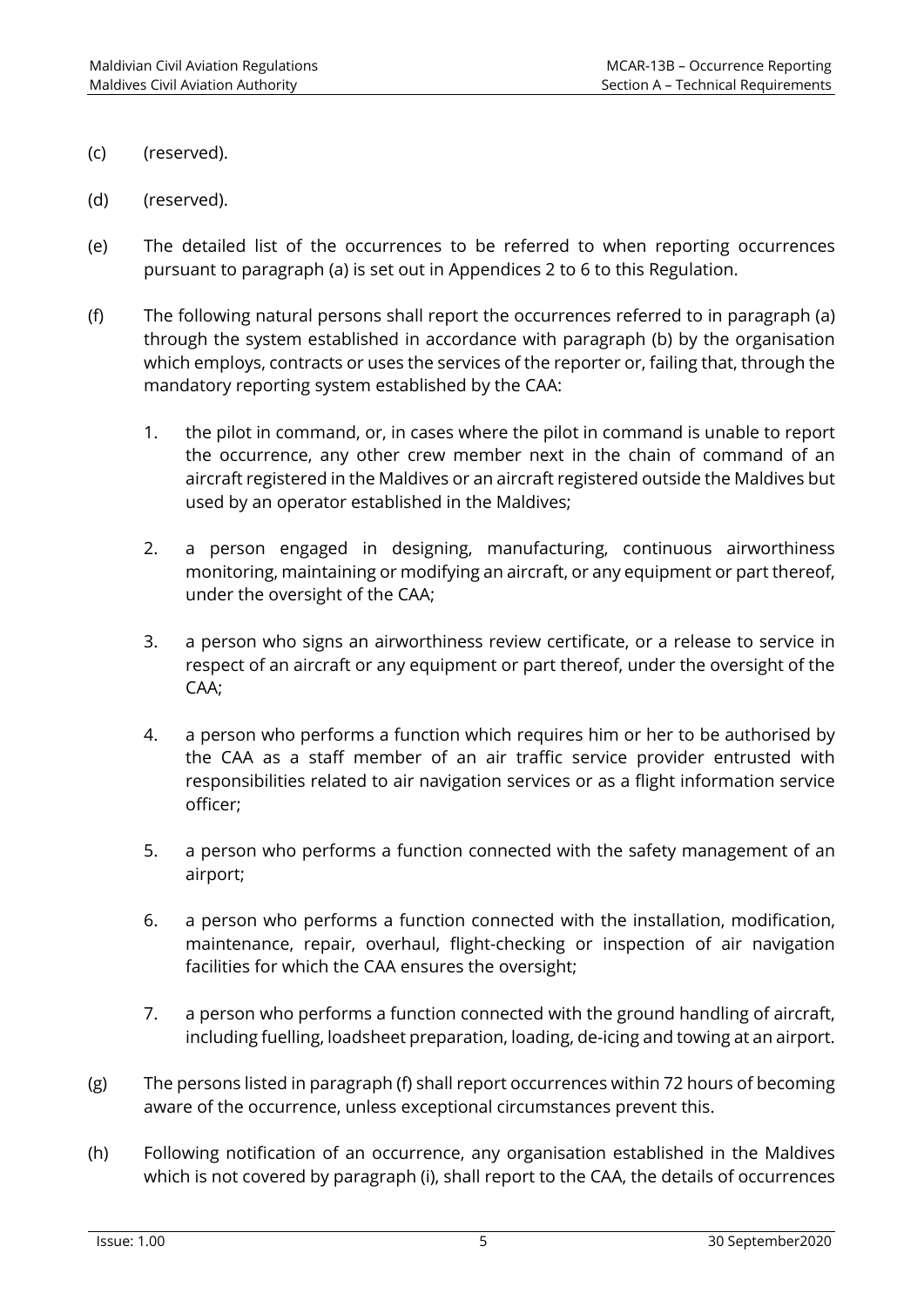collected in accordance with paragraph (b) of this point as soon as possible, and in any event no later than 72 hours after becoming aware of the occurrence.

(i) Following notification of an occurrence, each organisation which is certified or approved by the CAA shall report to the CAA the details of occurrences collected in accordance with paragraph (b) as soon as possible, and in any event no later than 72 hours after becoming aware of the occurrence.

## **MCAR-13B.A.05 Voluntary reporting**

- (a) Each organisation which is certified or approved by the CAA shall establish a voluntary reporting system to facilitate the collection of:
	- 1. details of occurrences that may not be captured by the mandatory reporting system;
	- 2. other safety-related information which is perceived by the reporter as an actual or potential hazard to aviation safety.
- (b) (reserved):
- (c) (reserved):
- (d) The voluntary reporting systems shall be used to facilitate the collection of details of occurrences and safety-related information:
	- 1. not subject to mandatory reporting pursuant to 13B.A.04(a);
	- 2. reported by persons who are not listed in 13B.A.04(f).
- (e) Each organisation certified or approved by the CAA shall report to the CAA, in a timely manner, details of occurrences and safety-related information which have been collected pursuant to paragraph (a) and which may involve an actual or potential aviation safety risk.
- (f) (reserved).
- (g) Organisations may establish other safety information collection and processing systems to collect details of occurrences that might not be captured by the reporting systems referred to in 13B.A.04 and in paragraphs (a) of this point. Those systems may include reporting to entities other than the CAA and may involve the active participation of:
	- 1. the aviation industry;
	- 2. professional organisations of aviation staff.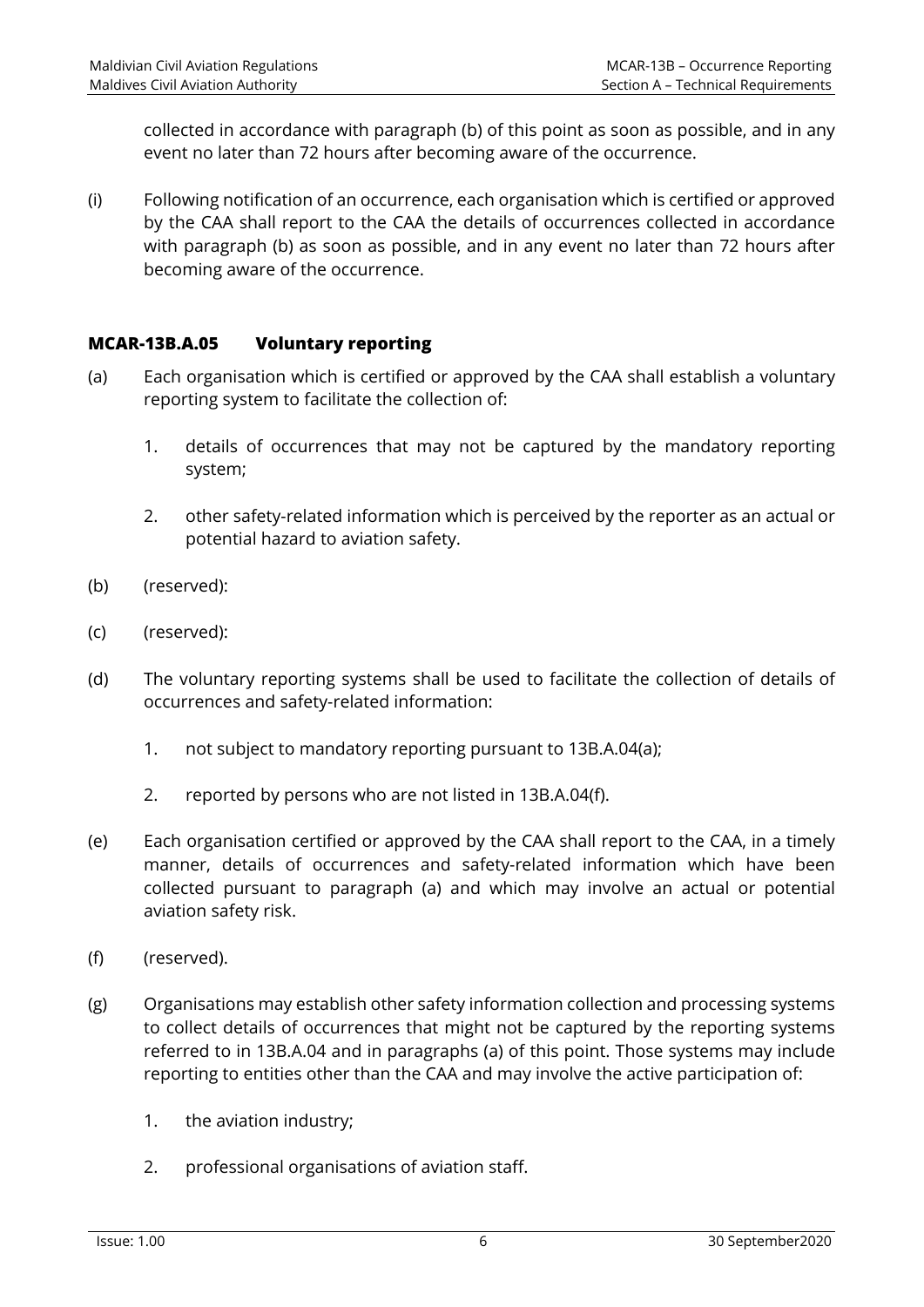(h) Information received from voluntary and mandatory reporting may be integrated into a single system.

## **MCAR-13B.A.06 Collection and storage of information**

(a) Each organisation shall designate one or more persons to handle independently the collection, evaluation, processing, analysis and storage of details of occurrences reported pursuant to 13B.A.04 and 13B.A.05.

The handling of the reports shall be done with a view to preventing the use of information for purposes other than safety, and shall appropriately safeguard the confidentiality of the identity of the reporter and of the persons mentioned in occurrence reports, with a view to promoting a 'just culture'.

- (b) By agreement with the CAA, small organisations may put in place a simplified mechanism for the collection, evaluation, processing, analysis and storage of details of occurrences. They may share those tasks with organisations of the same nature, while complying with the rules on confidentiality and protection pursuant to this Regulation.
- (c) (reserved).
- (d) (reserved).
- (e) Organisations shall store occurrence reports drawn up on the basis of details of occurrences collected in accordance with 13B.A.04 and 13B.A.05 in one or more databases.

## **MCAR-13B.A.07 Quality and content of occurrence reports**

- (a) Occurrence reports referred to in 13B.A.06 shall contain at least the information listed in Appendix 1.
- (b) Occurrence reports referred to in 13B.A.06(e) shall include a safety risk classification for the occurrence concerned. That classification may be reviewed and if necessary amended by the CAA in accordance with the Aviation Risk Management Solutions (ARMS) event risk classification (ERC) scheme.
- (c) Organisations shall establish data quality checking processes to improve data consistency, notably between the information collected initially and the report stored in the database.
- (d) The databases referred to in paragraph 13B.A.06(e) shall use formats which are:
	- 1. standardised to facilitate information exchange; and
	- 2. compatible with the ECCAIRS software and the ADREP taxonomy.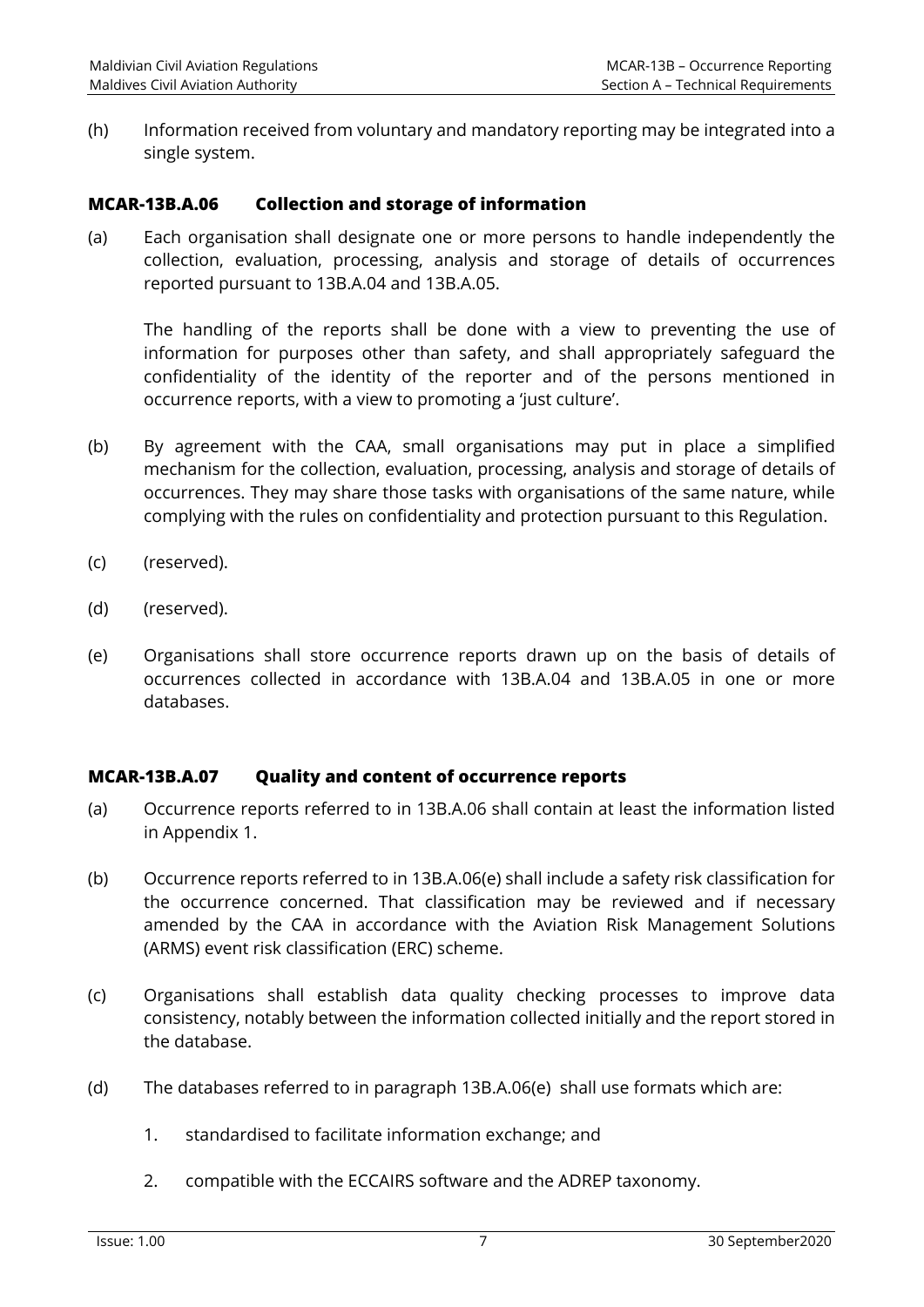## **MCAR-13B.A.08 Central Repository**

The Central Repository is a database managed by the CAA to store all occurrence reports collected in accordance with 13B.A.04 and 13B.A.05.

## **MCAR-13B.A.13 Occurrence analysis and follow-up**

(a) Each organisation established in the Maldives shall develop a process to analyse occurrences collected in accordance with 13B.A.04(b) and 13B.A.05(a) in order to identify the safety hazards associated with identified occurrences or groups of occurrences.

Based on that analysis, each organisation shall determine any appropriate corrective or preventive action, required to improve aviation safety.

- (b) When, following the analysis referred to in paragraph (a), an organisation identifies any appropriate corrective or preventive action required to address actual or potential aviation safety deficiencies, it shall:
	- 1. implement that action in a timely manner; and
	- 2. establish a process to monitor the implementation and effectiveness of the action.
- (c) Each organisation shall regularly provide its employees and contracted personnel with information concerning the analysis of, and follow-up on, occurrences for which preventive or corrective action is taken.
- (d) Where an organisation established in the Maldives which is not covered by paragraph (e) identifies an actual or potential aviation safety risk as a result of its analysis of occurrences or group of occurrences reported pursuant to 13B.A.04(h), it shall transmit to the CAA, within 30 days from the date of notification of the occurrence by the reporter:
	- 1. the preliminary results of the analysis performed pursuant to paragraph (a), if any; and
	- 2. any action to be taken pursuant to paragraph (b).

The organisation shall report the final results of the analysis, where required, as soon as they are available and, in principle, no later than three months from the date of notification of the occurrence.

The CAA may request organisations to transmit to it the preliminary or final results of the analysis of any occurrence of which it has been notified but in relation to which it has received no follow-up or only the preliminary results.

(e) Where an organisation certified or approved by the CAA identifies an actual or potential aviation safety risk as a result of its analysis of occurrences or group of occurrences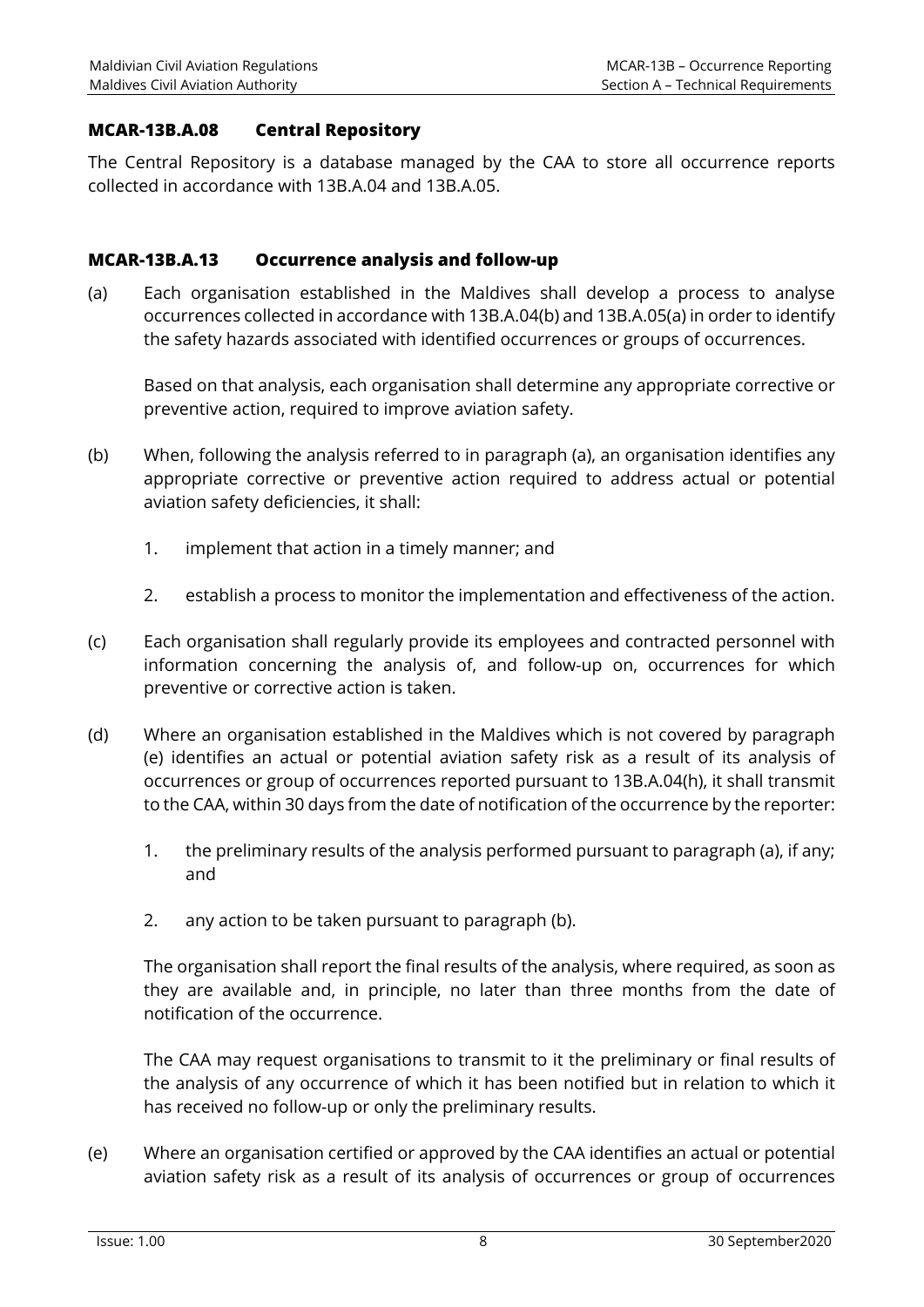reported pursuant to 13B.A.04(i) and 13B.A.05(e), it shall transmit to the CAA, within 30 days from the date of notification of the occurrence by the reporter:

- 1. the preliminary results of the analysis performed pursuant to paragraph (a), if any; and
- 2. any action to be taken pursuant to paragraph (b).

The organisation certified or approved by the CAA shall transmit to the CAA the final results of the analysis, where required, as soon as they are available and, in principle, no later than three months from the date of notification of the occurrence.

The CAA may request organisations to transmit to it the preliminary or final results of the analysis of any occurrence of which it has been notified but in relation to which it has received no follow-up or only the preliminary results.

- (f) (reserved).
- (g) (reserved).
- (h) For each occurrence or group of occurrences monitored in accordance with paragraph (d) or (e), the CAA shall have access to the analysis made and may monitor action taken by the organisations.

If the CAA concludes that the implementation and the effectiveness of the reported action is inappropriate to address actual or potential safety deficiencies, it may require that additional appropriate action is taken and implemented by the relevant organisation.

- (i) Where available, information relating to the analysis and the follow-up of individual occurrences or groups of occurrences obtained pursuant to this point shall be stored in the Central Repository.
- (j) The CAA may use information obtained from the analysis of occurrence reports to identify remedial action to be taken, if any, within the State Safety Programme.
- (k) In order to inform the public of the level of safety in civil aviation, the CAA may publish a safety review at least once a year. The safety review may:
	- 1. contain aggregated and anonymised information on the type of occurrences and safety-related information reported through its national mandatory and voluntary reporting systems;
	- 2. identify trends;
	- 3. identify the action it has taken.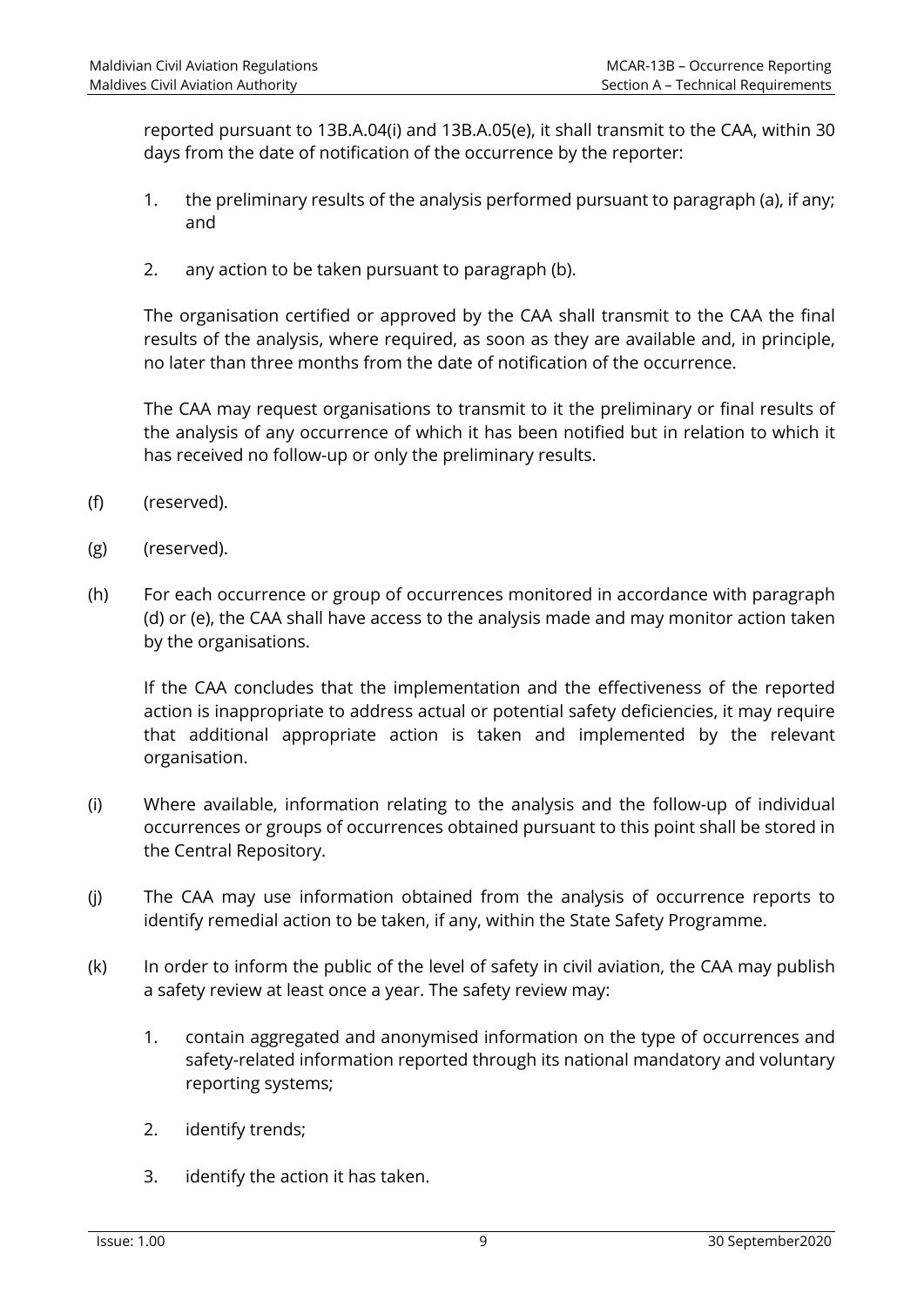(l) The CAA may also publish anonymised occurrence reports and risk analysis outcomes.

#### **MCAR-13B.A.14 (Reserved)**

#### **MCAR-13B.A.15 Confidentiality and appropriate use of information**

(a) The CAA and organisations, in accordance with national law, shall take the necessary measures to ensure the appropriate confidentiality of the details of occurrences received by them pursuant to 13B.A.04 and 13B.A.05.

Each organisation, or the CAA shall process personal data only to the extent necessary for the purposes of this Regulation and without prejudice to national law.

(b) Without prejudice to the provisions relating to the protection of safety information under national law, information derived from occurrence reports shall be used only for the purpose for which it has been collected.

The CAA and organisations shall not make available or use the information on occurrences:

- 1. in order to attribute blame or liability; or
- 2. for any purpose other than the maintenance or improvement of aviation safety.

#### **MCAR-13B.A.16. Protection of the information source**

- (a) For the purposes of this point, 'personal details' includes in particular names or addresses of natural persons.
- (b) Each organisation shall ensure that all personal details are made available to staff of that organisation other than persons designated in accordance with 13B.A.06(a) only where absolutely necessary in order to investigate occurrences with a view to enhancing aviation safety.

Disidentified information shall be disseminated within the organisation as appropriate.

- (c) The CAA shall ensure that no personal details are ever recorded in the Central Repository referred to in 13B.A.08. Such disidentified information may be made available to all relevant parties, for example to allow them to discharge their obligations in relation to aviation safety improvement.
- (d) (reserved).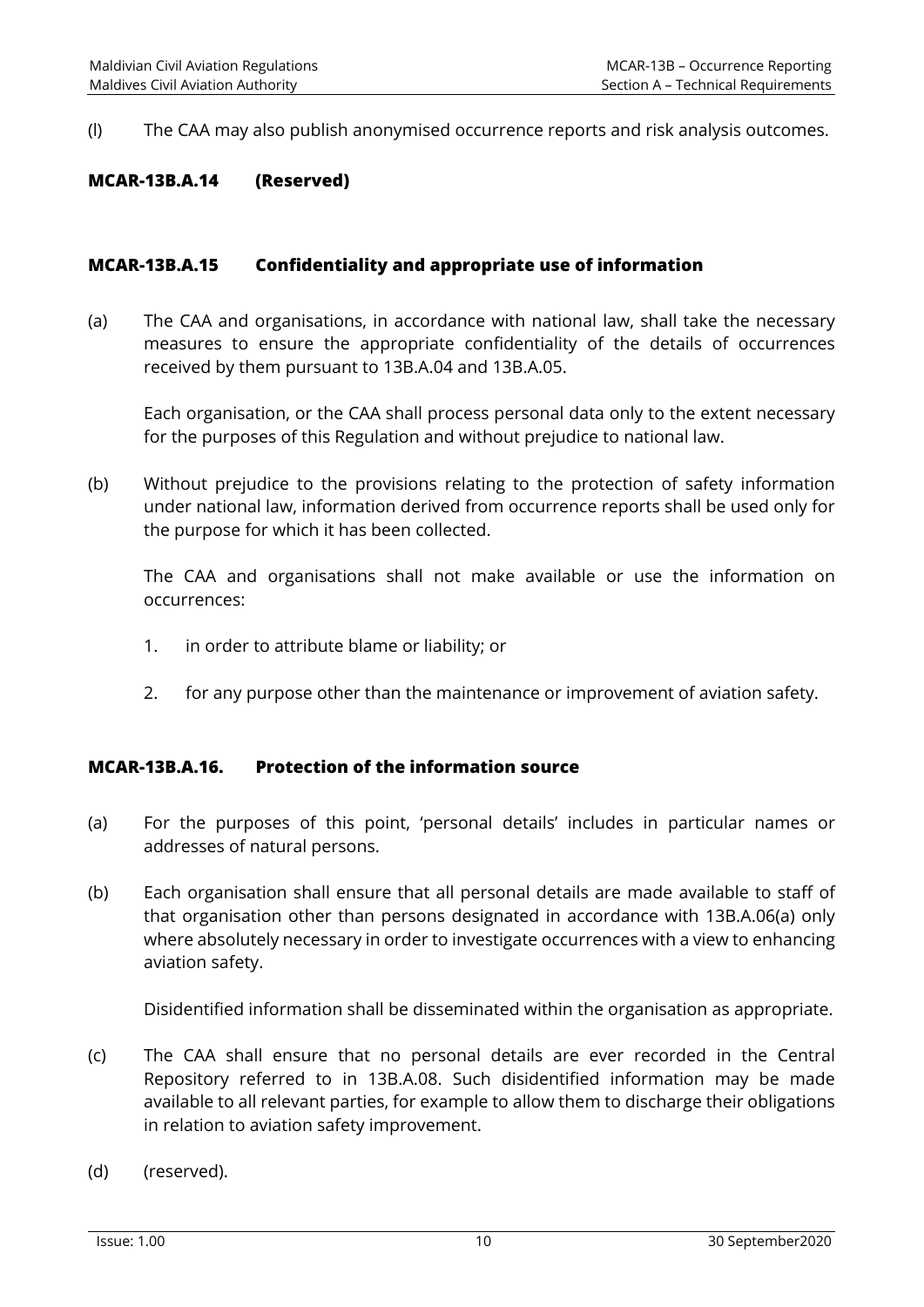- (e) The CAA shall not be prevented from taking any action necessary for maintaining or improving aviation safety.
- (f) Without prejudice to applicable national criminal law, the CAA shall refrain from instituting criminal proceedings in respect of unpremeditated or inadvertent infringements of the law which come to their attention only because they have been reported pursuant to 13B.A.04 and 13B.A.05.

The first subparagraph shall not apply in the cases referred to in paragraph (j).

- (g) If disciplinary or administrative proceedings are instituted, information contained in occurrence reports shall not be used against:
	- 1. the reporters; or
	- 2. the persons mentioned in occurrence reports.

The first subparagraph shall not apply in the cases referred to in paragraph (j).

- (h) (reserved).
- (i) Except where paragraph (j) applies, employees and contracted personnel who report or are mentioned in occurrence reports collected in accordance with 13B.A.04 and 13B.A.05 shall not be subject to any prejudice by their employer or by the organisation for which the services are provided on the basis of the information supplied by the reporter.
- (j) The protection under paragraphs (f), (g) and (i) of this point shall not apply to any of the following situations:
	- 1. in cases of wilful misconduct;
	- 2. where there has been a manifest, severe and serious disregard of an obvious risk and profound failure of professional responsibility to take such care as is evidently required in the circumstances, causing foreseeable damage to a person or property, or which seriously compromises the level of aviation safety.
- (k) Each organisation shall, after consulting its staff representatives, adopt internal rules describing how 'just culture' principles, in particular the principle referred to in paragraph (i), are guaranteed and implemented within that organisation.
- (l) Employees and contracted personnel may report to the CAA alleged infringements of the rules established by this point. Employees and contracted personnel shall not be penalised for reporting alleged infringements.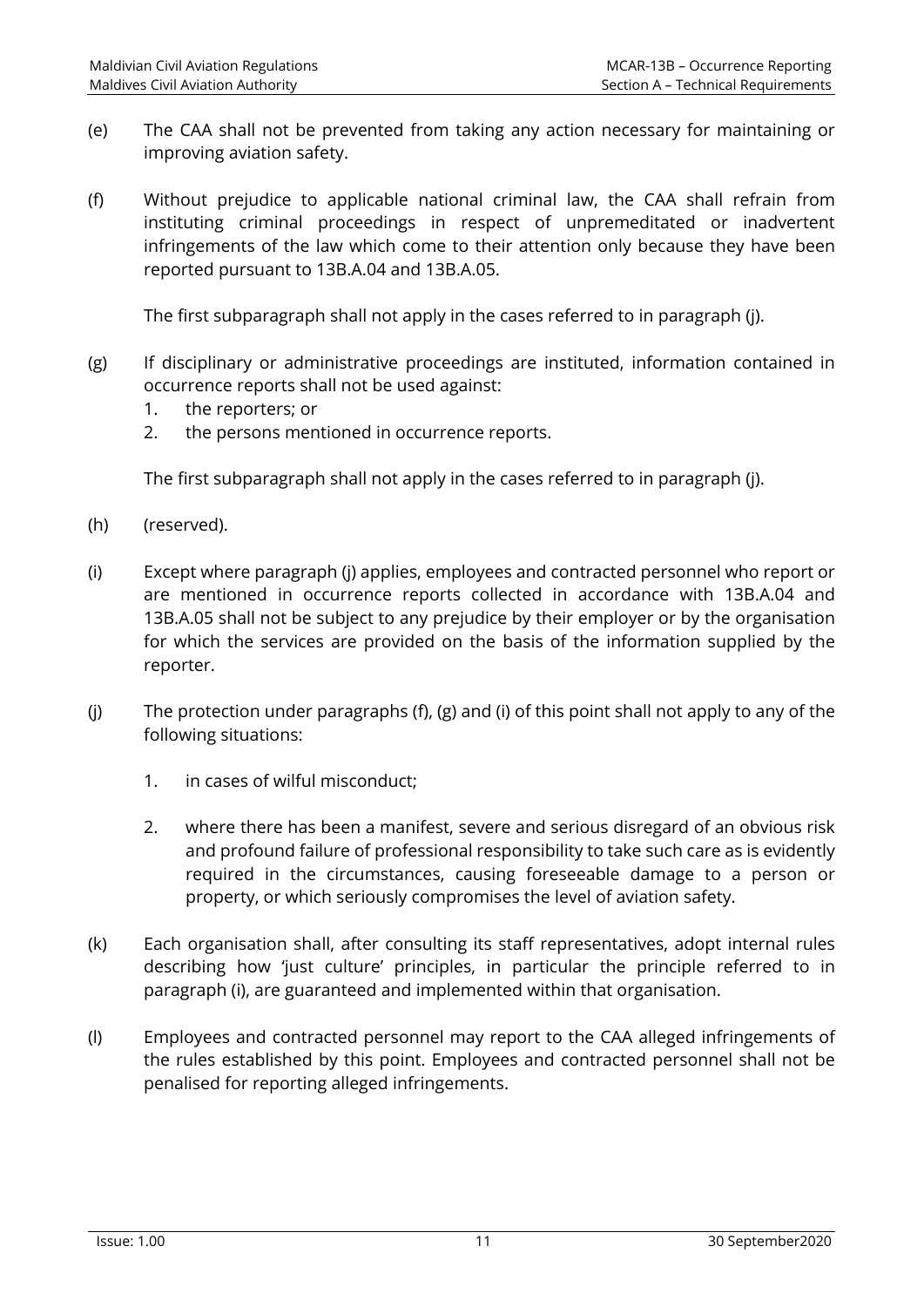## **Appendix 1 – LIST OF REQUIREMENTS APPLICABLE TO THE MANDATORY AND VOLUNTARY OCCURRENCE REPORTING SCHEMES**

*Note:* The data fields must be completed with the information requested. If it is not possible for the CAA to include that information because it has not been provided by the organisation or the reporter, the data field may be completed with the value 'unknown'. However, with a view to ensuring that the appropriate information is transmitted, use of that 'unknown' value should, to the best extent possible, be avoided, and the report should, where possible, be completed with the information later.

When entering, in their databases, information on every occurrence mandatorily reported and, to the best extent possible, every occurrence voluntarily reported, organisations must ensure that occurrence reports recorded in their databases contain at least the following information:

## **A. COMMON MANDATORY DATA FIELDS**

- 1. Headline
- 2. Filing Information
	- Responsible Entity
	- File Number
	- Occurrence Status
- 3. When
	- UTC Date
- 4. Where
	- State/Area of Occurrence
	- Location of Occurrence
- 5. Classification
	- Occurrence Class
	- Occurrence Category
- 6. Narrative
- 7. Events
	- Event Type
- 8. Risk classification

## **B. SPECIFIC MANDATORY DATA FIELDS**

## **1.1 Aircraft-related data fields**

- 1. Aircraft Identification
	- State of Registry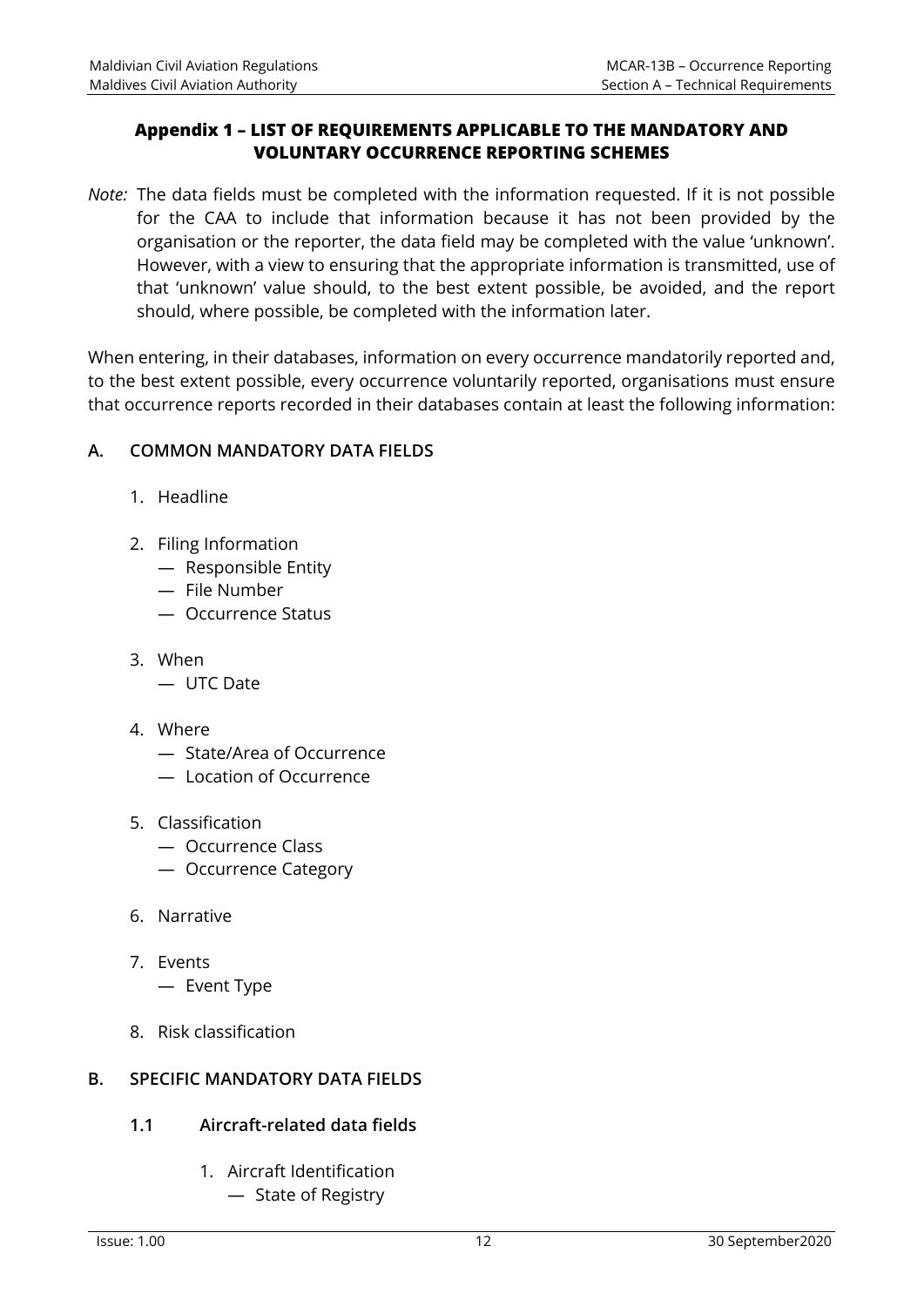- Make/Model/Series
- Aircraft serial number
- Aircraft Registration
- Call sign
- 2. Aircraft Operation
	- Operator
	- Type of operation
- 3. Aircraft Description
	- Aircraft Category
	- Propulsion Type
	- Mass Group
- 4. History of Flight
	- Last Departure Point
	- Planned Destination
	- Flight Phase
- 5. Weather
	- Weather relevant

## **1.2 Data fields relating to air navigation services**

- 1. ATM relation
	- ATM contribution
	- Service affected (effect on ATM service)
- 2. ATS Unit Name

## **1.2.1 Separation Minima Infringement/Loss of Separation and Airspace Infringement-related data fields**

- 1. Airspace
	- Airspace type
	- Airspace class
	- FIR/UIR name

## **1.3 Aerodrome-related data fields**

- 1. Location Indicator (ICAO indicator of the airport)
- 2. Location on the aerodrome

## **1.4 Aircraft damage or personal injury-related data fields**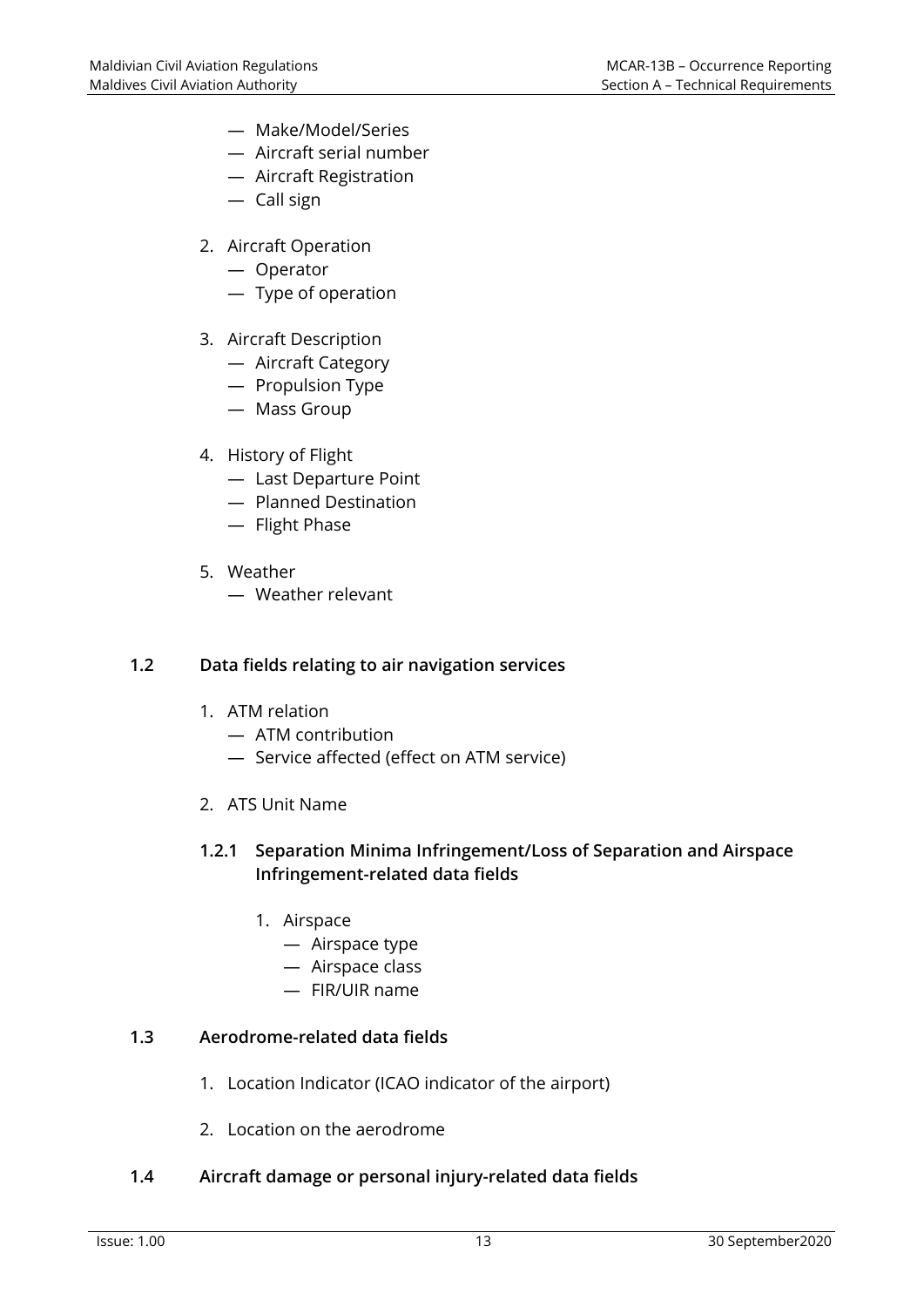- 1. Severity
	- Highest Damage
	- Injury Level
- 2. Injuries to persons
	- Number of injuries on ground (fatal, serious, minor)
	- Number of injuries on aircraft (fatal, serious, minor)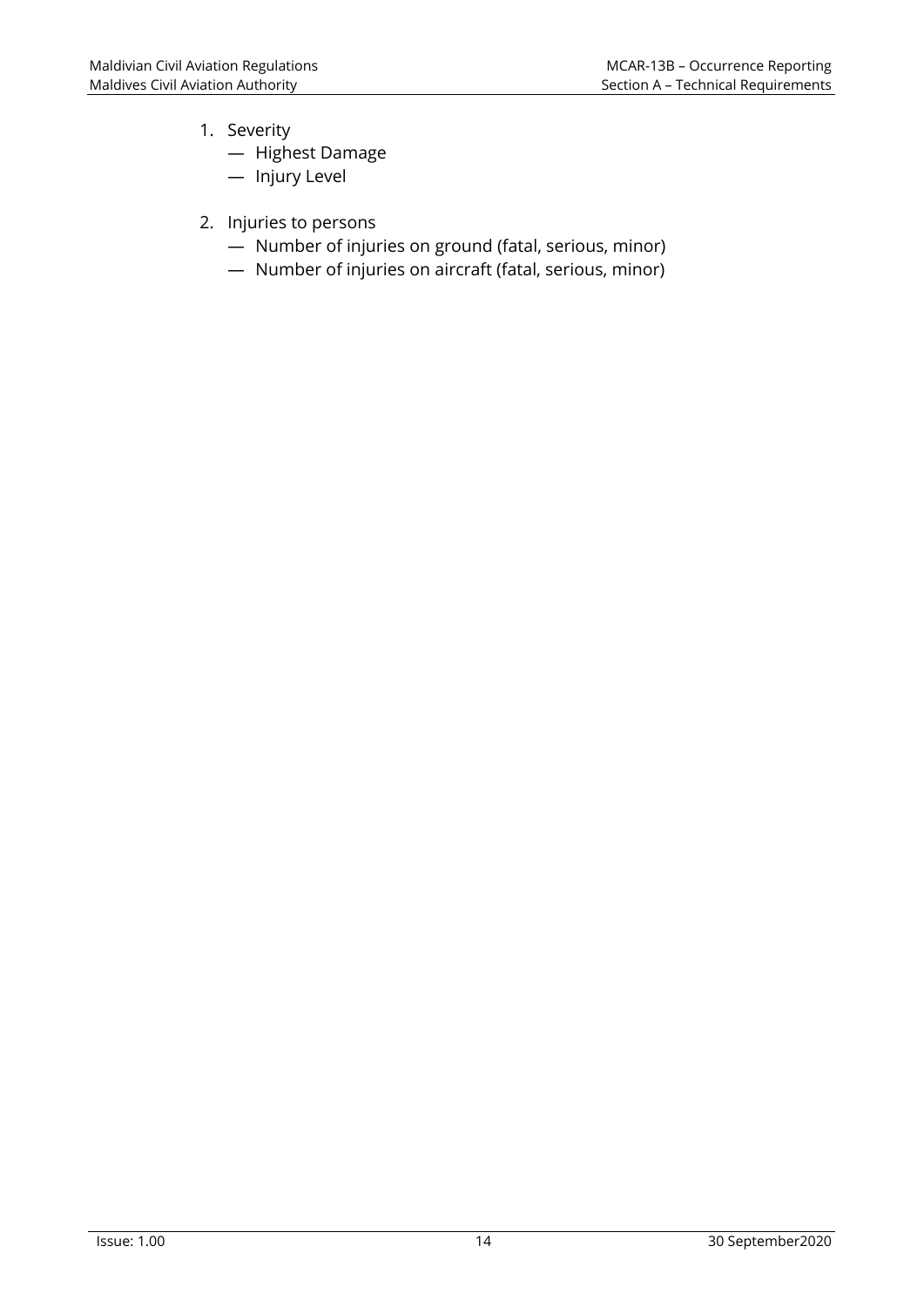## **Appendix 2 – OCCURRENCES RELATED TO THE OPERATION OF THE AIRCRAFT**

*Remark:* This Appendix is structured in such a way that the pertinent occurrences are linked with categories of activities during which they are normally observed, according to experience, in order to facilitate the reporting of those occurrences. However, this presentation must not be understood as meaning that occurrences must not be reported in case they take place outside the category of activities to which they are linked in the list.

## **1. Air Operations**

## **1.1 Flight preparation**

- (a) Use of incorrect data or erroneous entries into equipment used for navigation or performance calculations which has or could have endangered the aircraft, its occupants or any other person.
- (b) Carriage or attempted carriage of dangerous goods in contravention of applicable legislations including incorrect labelling, packaging and handling of dangerous goods.

#### **1.2. Aircraft preparation**

- (a) Incorrect fuel type or contaminated fuel.
- (b) Missing, incorrect or inadequate De-icing/Anti-icing treatment.

#### **1.3. Take-off and landing**

- (a) Taxiway or runway excursion.
- (b) Actual or potential taxiway or runway incursion.
- (c) Final Approach and Take-off Area (FATO) incursion.
- (d) Any rejected take-off.
- (e) Inability to achieve required or expected performance during take-off, go-around or landing.
- (f) Actual or attempted take-off, approach or landing with incorrect configuration setting.
- (g) Tail, blade/wingtip or nacelle strike during take-off or landing.
- (h) Approach continued against air operator stabilised approach criteria.
- (i) Continuation of an instrument approach below published minimums with inadequate visual references.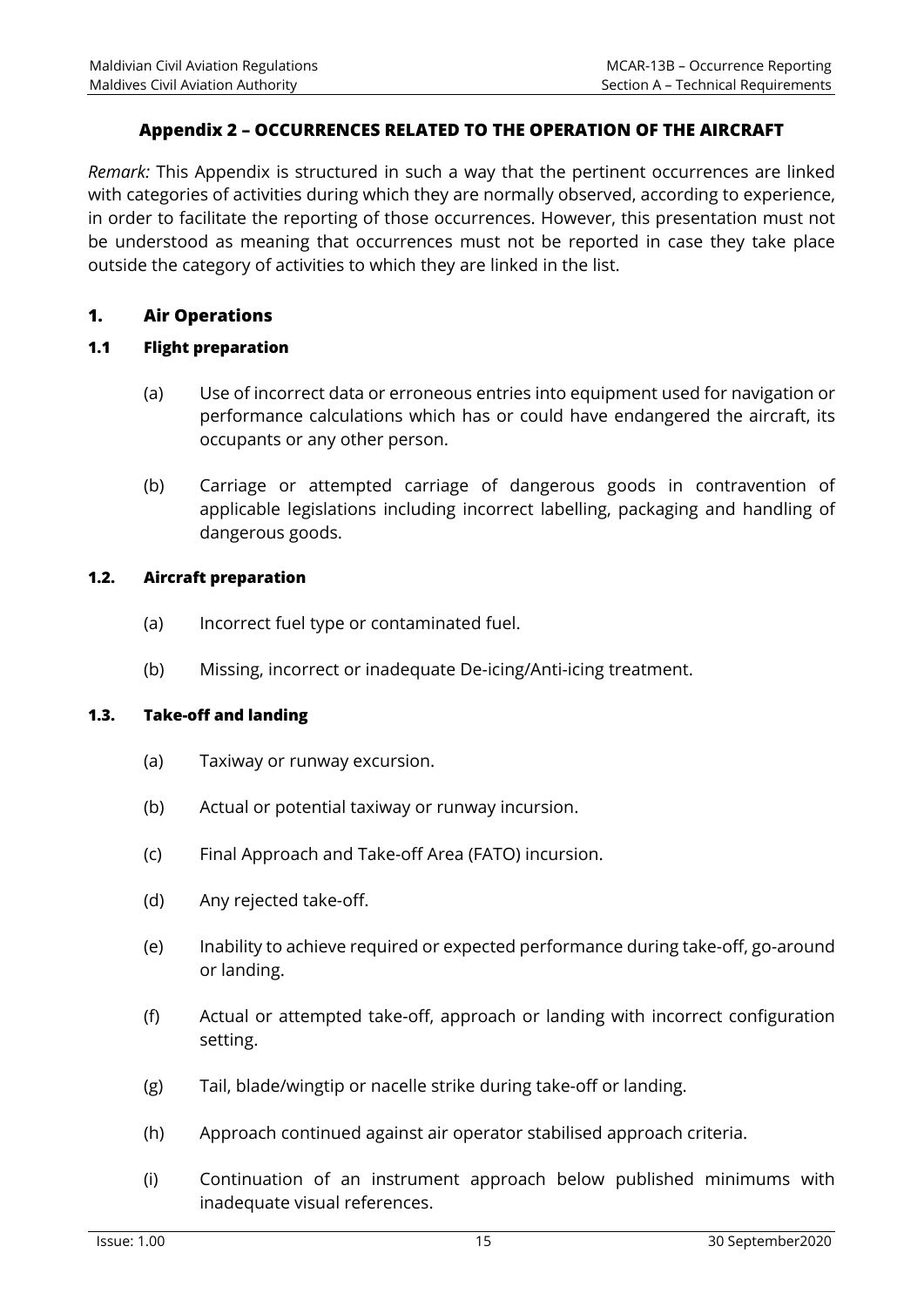- (j) Precautionary or forced landing.
- (k) Short and long landing.
- (l) Hard landing.

#### **1.4 Any phase of flight**

- (a) Loss of control.
- (b) Aircraft upset, exceeding normal pitch attitude, bank angle or airspeed inappropriate for the conditions.
- (c) Level bust.
- (d) Activation of any flight envelope protection, including stall warning, stick shaker, stick pusher and automatic protections.
- (e) Unintentional deviation from intended or assigned track of the lowest of twice the required navigation performance or 10 nautical miles.
- (f) Exceedance of aircraft flight manual limitation.
- (g) Operation with incorrect altimeter setting.
- (h) Jet blast or rotor and prop wash occurrences which have or could have endangered the aircraft, its occupants or any other person.
- (i) Misinterpretation of automation mode or of any flight deck information provided to the flight crew which has or could have endangered the aircraft, its occupants or any other person.

#### **1.5. Other types of occurrences**

- (a) Unintentional release of cargo or other externally carried equipment.
- (b) Loss of situational awareness (including environmental, mode and system awareness, spatial disorientation, and time horizon).
- (c) Any occurrence where the human performance has directly contributed to or could have contributed to an accident or a serious incident.

## **2. Technical Occurrences**

#### **2.1 Structure and systems**

(a) Loss of any part of the aircraft structure in flight.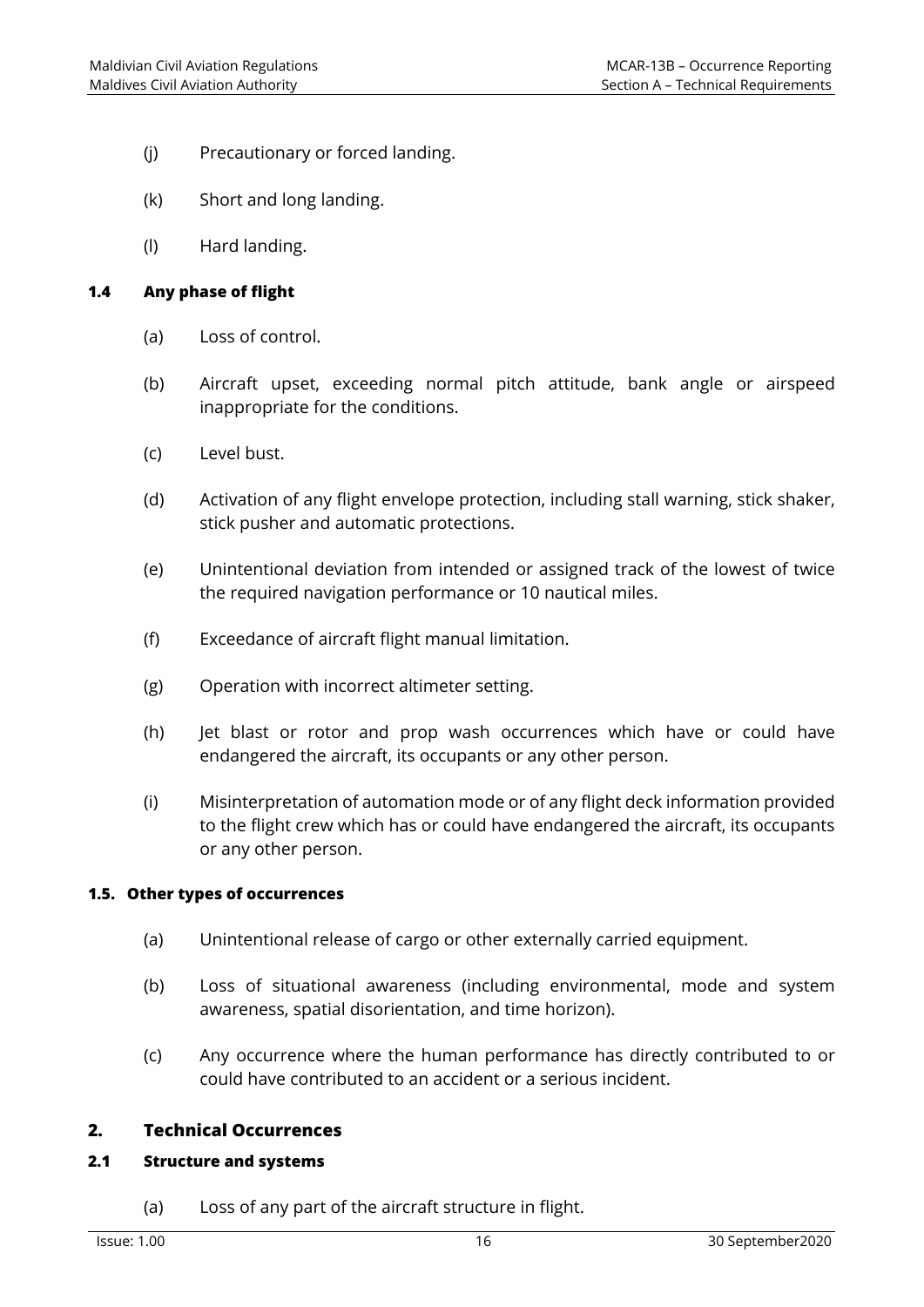- (b) Loss of a system.
- (c) Loss of redundancy of a system.
- (d) Leakage of any fluid which resulted in a fire hazard or possible hazardous contamination of aircraft structure, systems or equipment, or which has or could have endangered the aircraft, its occupants or any other person.
- (e) Fuel system malfunctions or defects, which had an effect on fuel supply and/or distribution.
- (f) Malfunction or defect of any indication system when this results in misleading indications to the crew.
- (g) Abnormal functioning of flight controls such as asymmetric or stuck/jammed flight controls (for example: lift (flaps/slats), drag (spoilers), attitude control (ailerons, elevators, rudder) devices).

#### **2.2 Propulsion (including engines, propellers and rotor systems) and auxiliary power units (APUs)**

- (a) Failure or significant malfunction of any part or controlling of a propeller, rotor or powerplant.
- (b) Damage to or failure of main/tail rotor or transmission and/or equivalent systems.
- (c) Flameout, in-flight shutdown of any engine or APU when required (for example: ETOPS (Extended range Twin engine aircraft Operations), MEL (Minimum Equipment List)).
- (d) Engine operating limitation exceedance, including overspeed or inability to control the speed of any high-speed rotating component (for example: APU, air starter, air cycle machine, air turbine motor, propeller or rotor).
- (e) Failure or malfunction of any part of an engine, powerplant, APU or transmission resulting in any one or more of the following:
	- i. thrust-reversing system failing to operate as commanded;
	- ii. inability to control power, thrust or rpm (revolutions per minute);
	- iii. non-containment of components/debris.

## **3. Interaction with Air Navigation Services (ANS) & Air Traffic Management (ATM)**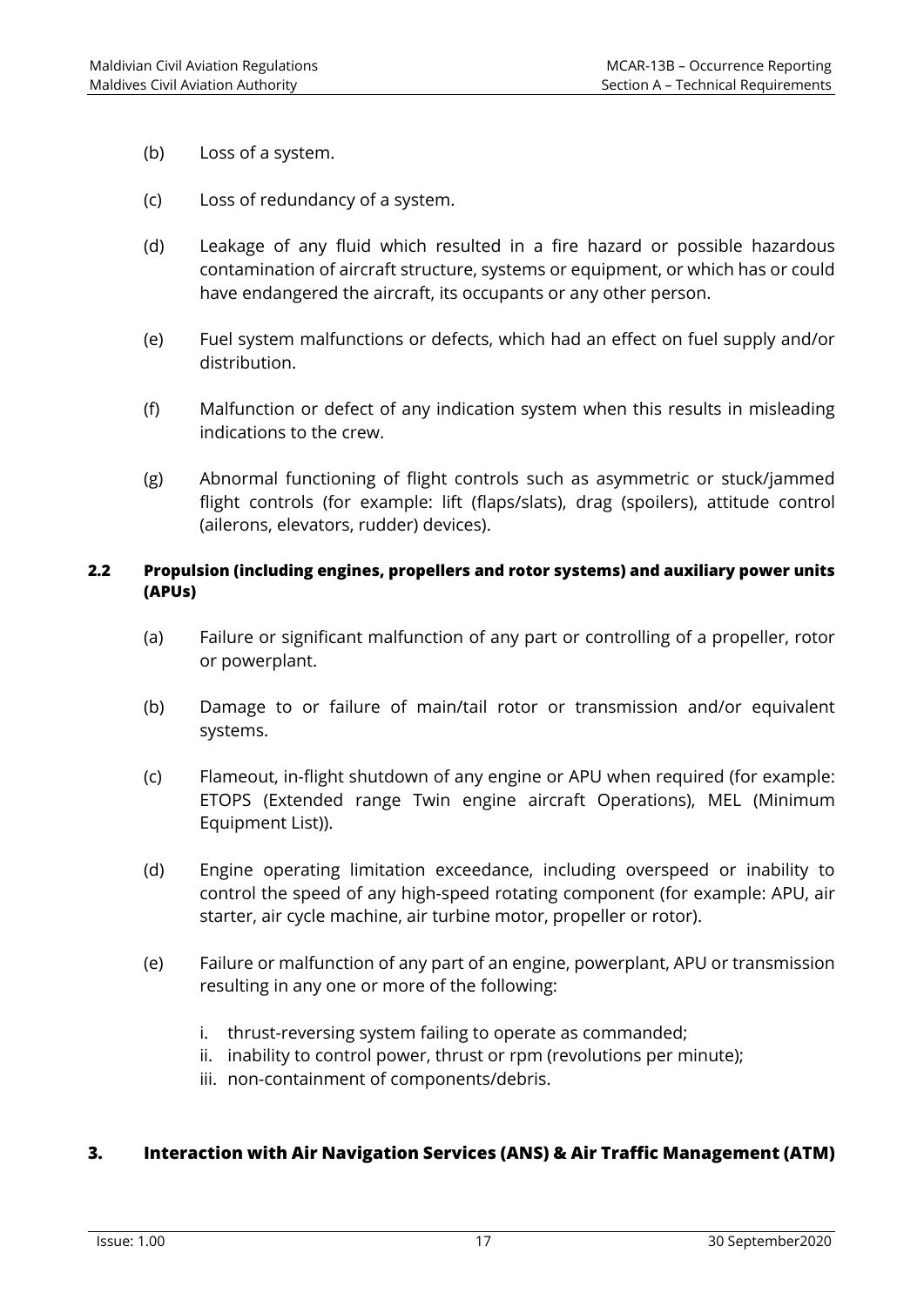- (a) Unsafe ATC (Air Traffic Control) clearance.
- (b) Prolonged loss of communication with ATS (Air Traffic Service) or ATM Unit.
- (c) Conflicting instructions from different ATS Units potentially leading to a loss of separation.
- (d) Misinterpretation of radio-communication which has or could have endangered the aircraft, its occupants or any other person.
- (e) Intentional deviation from ATC instruction which has or could have endangered the aircraft, its occupants or any other person.

#### **4. Emergencies and Other Critical Situations**

- (a) Any event leading to the declaration of an emergency ('Mayday' or 'PAN call').
- (b) Any burning, melting, smoke, fumes, arcing, overheating, fire or explosion.
- (c) Contaminated air in the cockpit or in the passenger compartment which has or could have endangered the aircraft, its occupants or any other person.
- (d) Failure to apply the correct non-normal or emergency procedure by the flight or cabin crew to deal with an emergency.
- (e) Use of any emergency equipment or non-normal procedure affecting in-flight or landing performance.
- (f) Failure of any emergency or rescue system or equipment which has or could have endangered the aircraft, its occupants or any other person.
- (g) Uncontrollable cabin pressure.
- (h) Critically low fuel quantity or fuel quantity at destination below required final reserve fuel.
- (i) Any use of crew oxygen system by the crew.
- (j) Incapacitation of any member of the flight or cabin crew that results in the reduction below the minimum certified crew complement.
- (k) Crew fatigue impacting or potentially impacting their ability to perform safely their flight duties.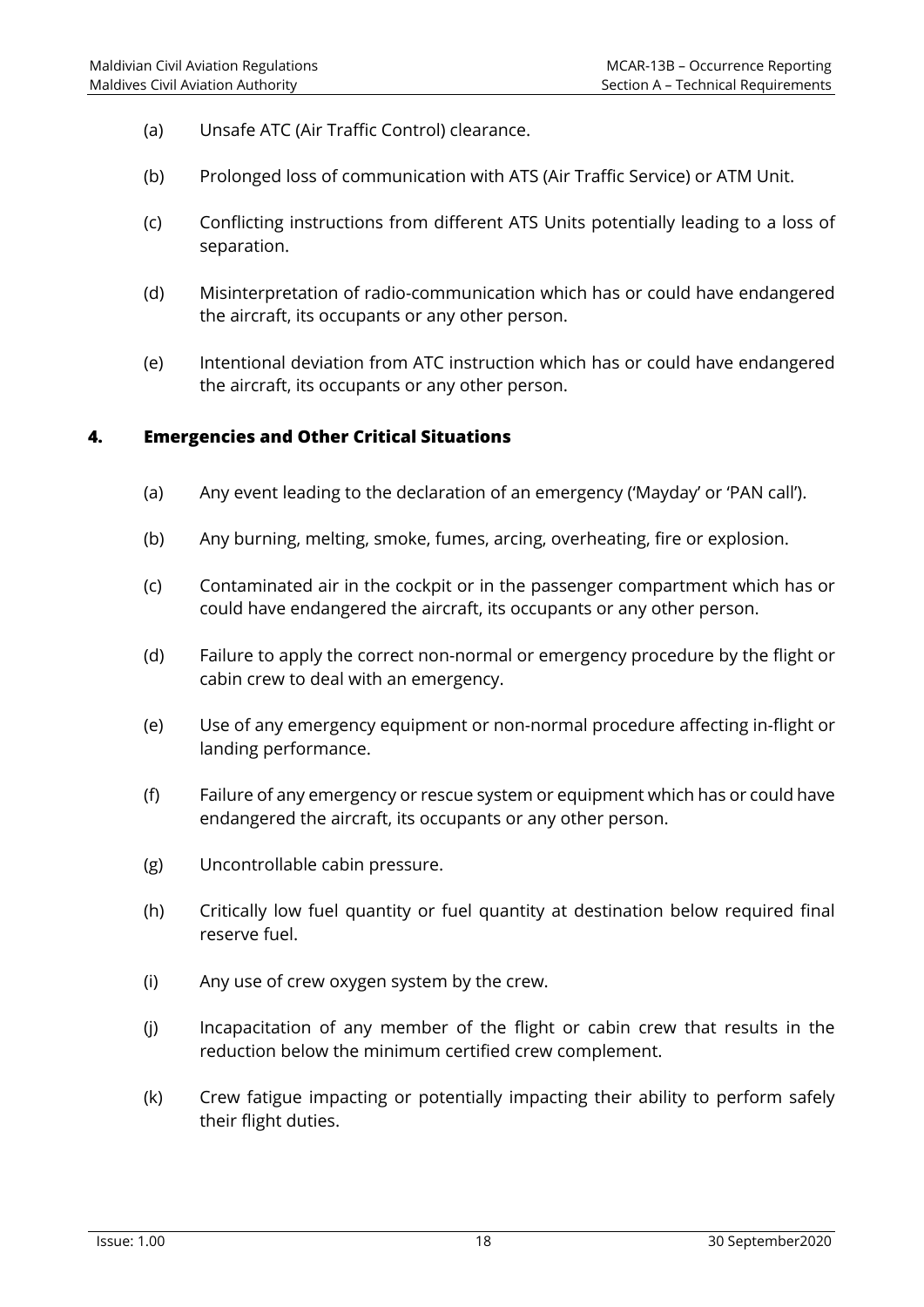## **5. External Environment and Meteorology**

- (a) A collision or a near collision on the ground or in the air, with another aircraft, terrain or obstacle<sup>1</sup>.
- (b) ACAS RA (Airborne Collision Avoidance System, Resolution Advisory).
- (c) Activation of genuine ground collision system such as GPWS (Ground Proximity Warning System)/TAWS (Terrain Awareness and Warning System) 'warning'.
- (d) Wildlife strike including bird strike.
- (e) Foreign object damage/debris (FOD).
- (f) Unexpected encounter of poor runway surface conditions.
- (g) Wake-turbulence encounters.
- (h) Interference with the aircraft by firearms, fireworks, flying kites, laser illumination, high powered lights, lasers, Remotely Piloted Aircraft Systems, model aircraft or by similar means.
- (i) A lightning strike which resulted in damage to the aircraft or loss or malfunction of any aircraft system.
- (j) A hail encounter which resulted in damage to the aircraft or loss or malfunction of any aircraft system.
- (k) Severe turbulence encounter or any encounter resulting in injury to occupants or deemed to require a 'turbulence check' of the aircraft.
- (l) A significant wind shear or thunderstorm encounter which has or could have endangered the aircraft, its occupants or any other person.
- (m) Icing encounter resulting in handling difficulties, damage to the aircraft or loss or malfunction of any aircraft system.
- (n) Volcanic ash encounter.

## **6. Security**

- (a) Bomb threat or hijack.
- (b) Difficulty in controlling intoxicated, violent or unruly passengers.

<sup>1</sup> Obstacle includes vehicle.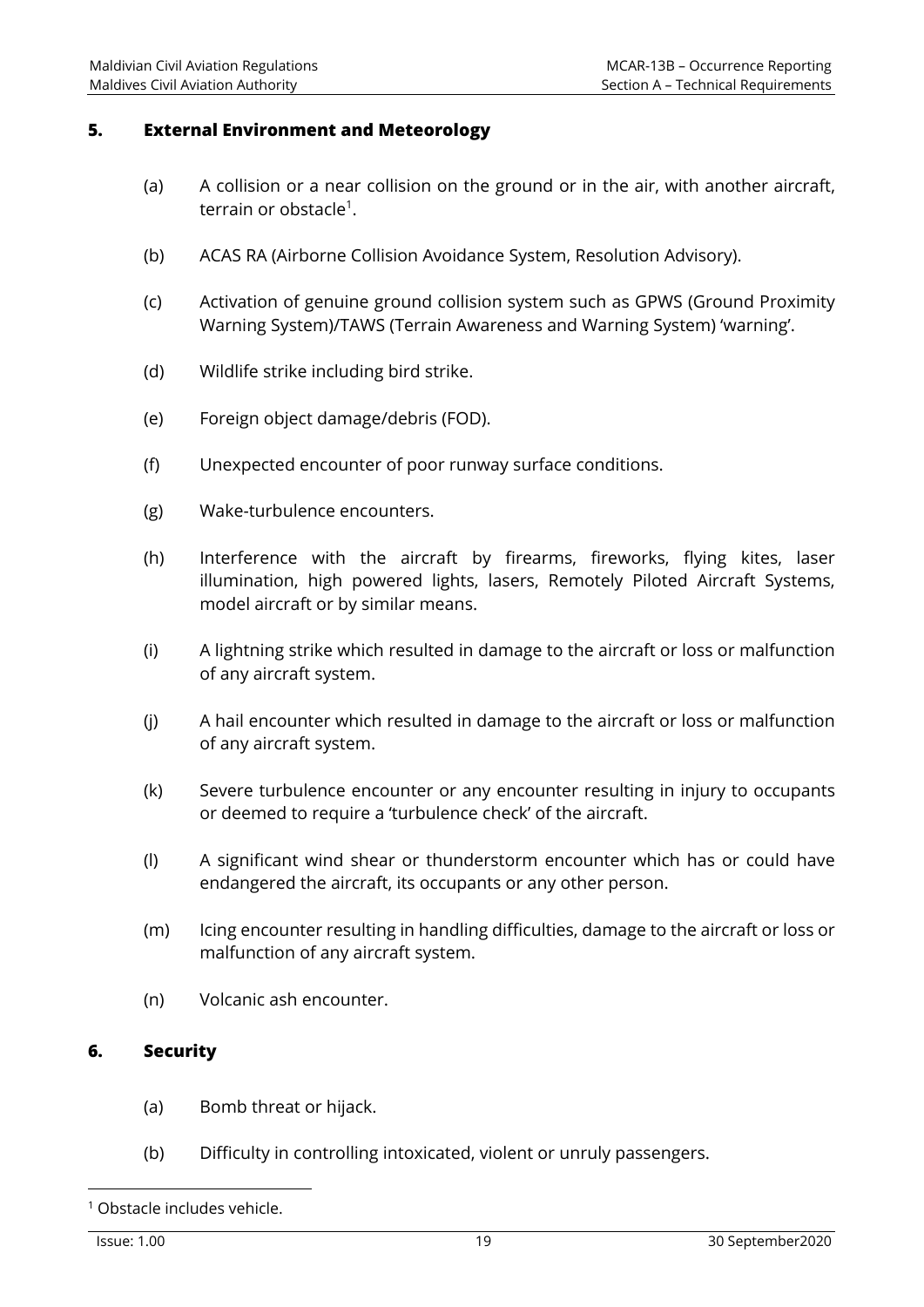(c) Discovery of a stowaway.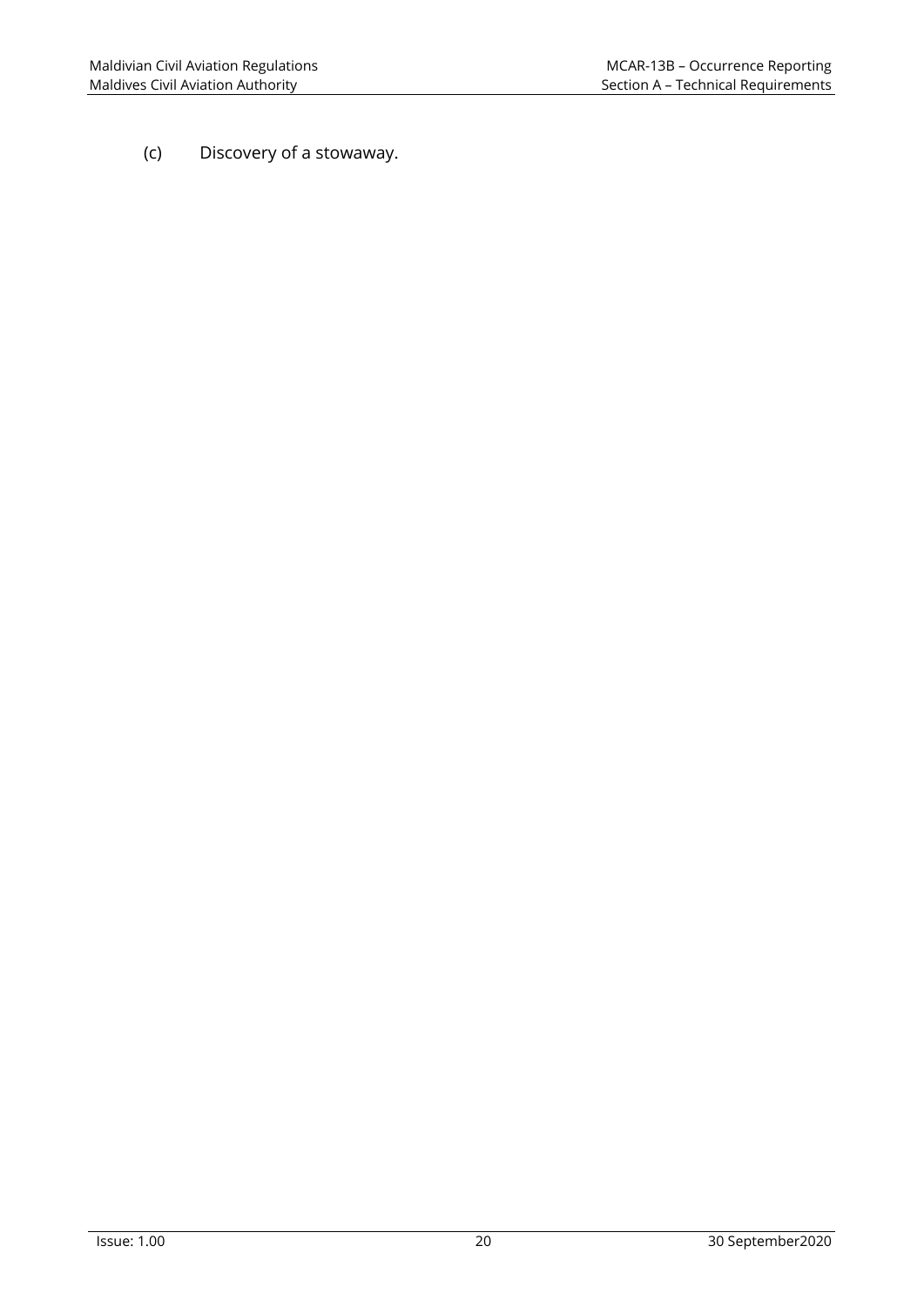## **Appendix 3 – OCCURRENCES RELATED TO TECHNICAL CONDITIONS, MAINTENANCE AND REPAIR OF THE AIRCRAFT**

## **1. Manufacturing**

Products, parts or appliances released from the production organisation with deviations from applicable design data that could lead to a potential unsafe condition as identified with the holder of the type-certificate or design approval.

## **2. Design**

Any failure, malfunction, defect or other occurrence related to a product, part, or appliance which has resulted in or may result in an unsafe condition.

*Remark:* This list is applicable to occurrences occurring on a product, part, or appliance covered by the type-certificate, restricted type-certificate, supplemental type-certificate, ETSO authorisation, major repair design approval or any other relevant approval deemed to have been issued under MCAR-21.

## **3. Maintenance and Continuing Airworthiness Management**

- (a) Serious structural damage (for example: cracks, permanent deformation, delamination, debonding, burning, excessive wear, or corrosion) found during maintenance of the aircraft or component.
- (b) Serious leakage or contamination of fluids (for example: hydraulic, fuel, oil, gas or other fluids).
- (c) Failure or malfunction of any part of an engine or powerplant and/or transmission resulting in any one or more of the following:
	- i. non-containment of components/debris;
	- ii. failure of the engine mount structure.
- (d) Damage, failure or defect of propeller, which could lead to in-flight separation of the propeller or any major portion of the propeller and/or malfunctions of the propeller control.
- (e) Damage, failure or defect of main rotor gearbox/attachment, which could lead to in-flight separation of the rotor assembly and/or malfunctions of the rotor control.
- (f) Significant malfunction of a safety-critical system or equipment including emergency system or equipment during maintenance testing or failure to activate these systems after maintenance.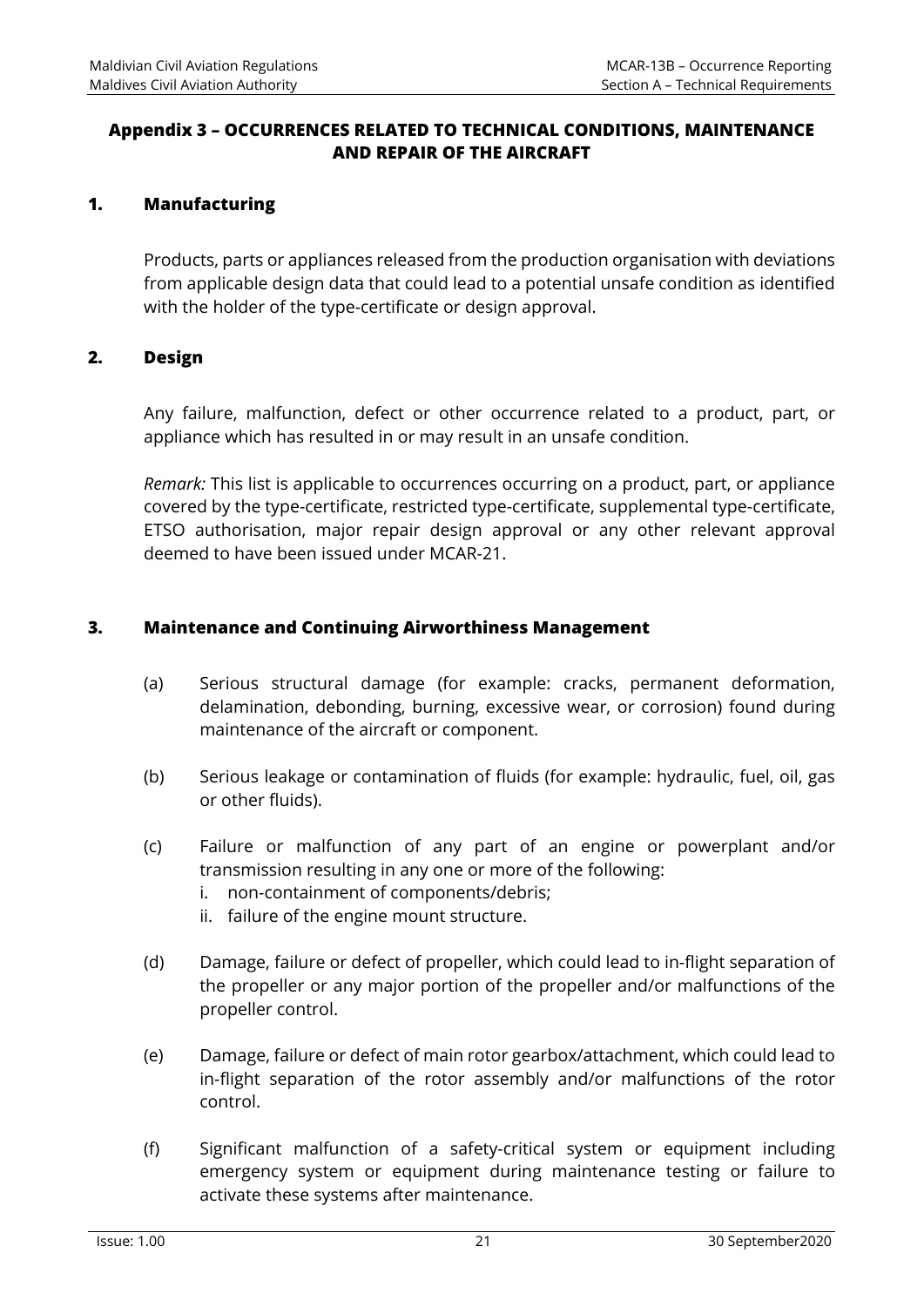- (g) Incorrect assembly or installation of components of the aircraft found during an inspection or test procedure not intended for that specific purpose.
- (h) Wrong assessment of a serious defect, or serious non-compliance with MEL and Technical logbook procedures.
- (i) Serious damage to Electrical Wiring Interconnection System (EWIS).
- (j) Any defect in a life-controlled critical part causing retirement before completion of its full life.
- (k) The use of products, components or materials, from unknown, suspect origin, or unserviceable critical components.
- (l) Misleading, incorrect or insufficient applicable maintenance data or procedures that could lead to significant maintenance errors, including language issue.
- (m) Incorrect control or application of aircraft maintenance limitations or scheduled maintenance.
- (n) Releasing an aircraft to service from maintenance in case of any non-compliance which endangers the flight safety.
- (o) Serious damage caused to an aircraft during maintenance activities due to incorrect maintenance or use of inappropriate or unserviceable ground support equipment that requires additional maintenance actions.
- (p) Identified burning, melting, smoke, arcing, overheating or fire occurrences.
- (q) Any occurrence where the human performance, including fatigue of personnel, has directly contributed to or could have contributed to an accident or a serious incident.
- (r) Significant malfunction, reliability issue, or recurrent recording quality issue affecting a flight recorder system (such as a flight data recorder system, a data link recording system or a cockpit voice recorder system) or lack of information needed to ensure the serviceability of a flight recorder system.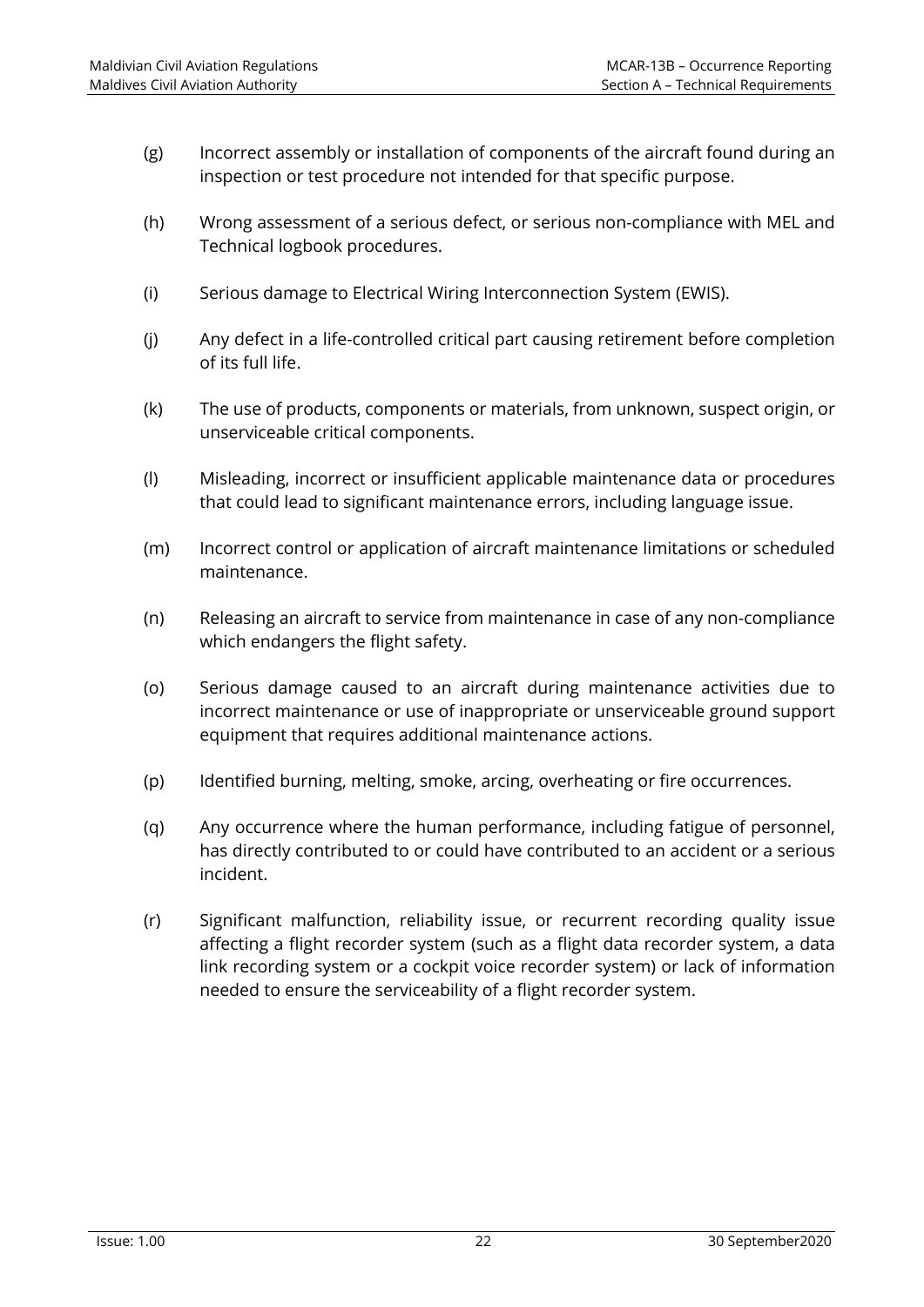## **Appendix 4 – OCCURRENCES RELATED TO AIR NAVIGATION SERVICES AND FACILITIES**

*Remark:* This Appendix is structured in such a way that the pertinent occurrences are linked with categories of activities during which they are normally observed, according to experience, in order to facilitate the reporting of those occurrences.

However, this presentation must not be understood as meaning that occurrences must not be reported in case they take place outside the category of activities to which they are linked in the list.

## **1. Aircraft-Related Occurrences**

- (a) A collision or a near collision on the ground or in the air, between an aircraft and another aircraft, terrain or obstacle<sup>2</sup>, including near-controlled flight into terrain (near CFIT).
- (b) Separation minima infringement<sup>3</sup>.
- $(c)$  Inadequate separation<sup>4</sup>.
- (d) ACAS RAs.
- (e) Wildlife strike including bird strike.
- (f) Taxiway or runway excursion.
- (g) Actual or potential taxiway or runway incursion.
- (h) Final Approach and Take-off Area (FATO) incursion.
- (i) Aircraft deviation from ATC clearance.
- (j) Aircraft deviation from applicable air traffic management (ATM) regulation:
	- i. aircraft deviation from applicable published ATM procedures;
	- ii. airspace infringement including unauthorised penetration of airspace;
	- iii. deviation from aircraft ATM-related equipment carriage and operations, as mandated by applicable regulations.
- (k) Call sign confusion related occurrences.

l

<sup>2</sup> Obstacle includes vehicle.

<sup>&</sup>lt;sup>3</sup> This refers to a situation in which prescribed separation minima were not maintained between aircraft or between aircraft and airspace to which separation minima is prescribed.

<sup>&</sup>lt;sup>4</sup> In the absence of prescribed separation minima, a situation in which aircraft were perceived to pass too close to each other for pilots to ensure safe separation.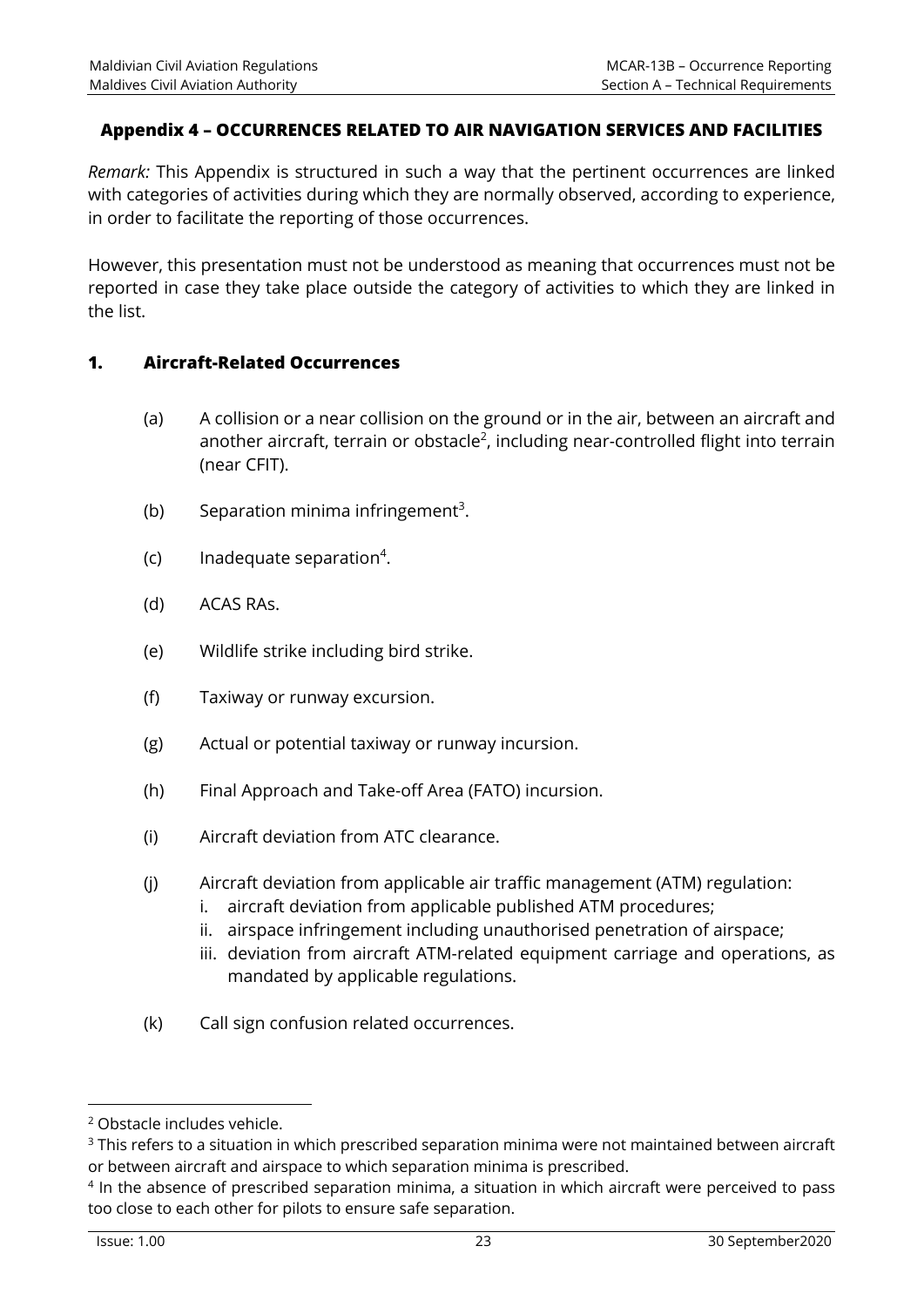## **2. Degradation or Total Loss of Services or Functions**

- (a) Inability to provide ATM services or to execute ATM functions:
	- i. inability to provide air traffic services or to execute air traffic services functions;
	- ii. inability to provide airspace management services or to execute airspace management functions;
	- iii. inability to provide air traffic flow management and capacity services or to execute air traffic flow management and capacity functions.
- (b) Missing or significantly incorrect, corrupted, inadequate or misleading information from any support service<sup>5</sup>, including relating to poor runway surface conditions.
- (c) Failure of communication service.
- (d) Failure of surveillance service.
- (e) Failure of data processing and distribution function or service.
- (f) Failure of navigation service.
- (g) Failure of ATM system security which had or could have a direct negative impact on the safe provision of service.
- (h) Significant ATS sector/position overload leading to a potential deterioration in service provision.
- (i) Incorrect receipt or interpretation of significant communications, including lack of understanding of the language used, when this had or could have a direct negative impact on the safe provision of service.
- (j) Prolonged loss of communication with an aircraft or with other ATS unit.

## **3. Other Occurrences**

- (a) Declaration of an emergency ('Mayday' or 'PAN' call).
- (b) Significant external interference with Air Navigation Services (for example radio broadcast stations transmitting in the FM band, interfering with ILS (instrument landing system), VOR (VHF Omni Directional Radio Range) and communication).

l

<sup>5</sup> For example: air traffic service (ATS), automatic terminal information service (ATIS), meteorological services, navigation databases, maps, charts, aeronautical information service (AIS), manuals.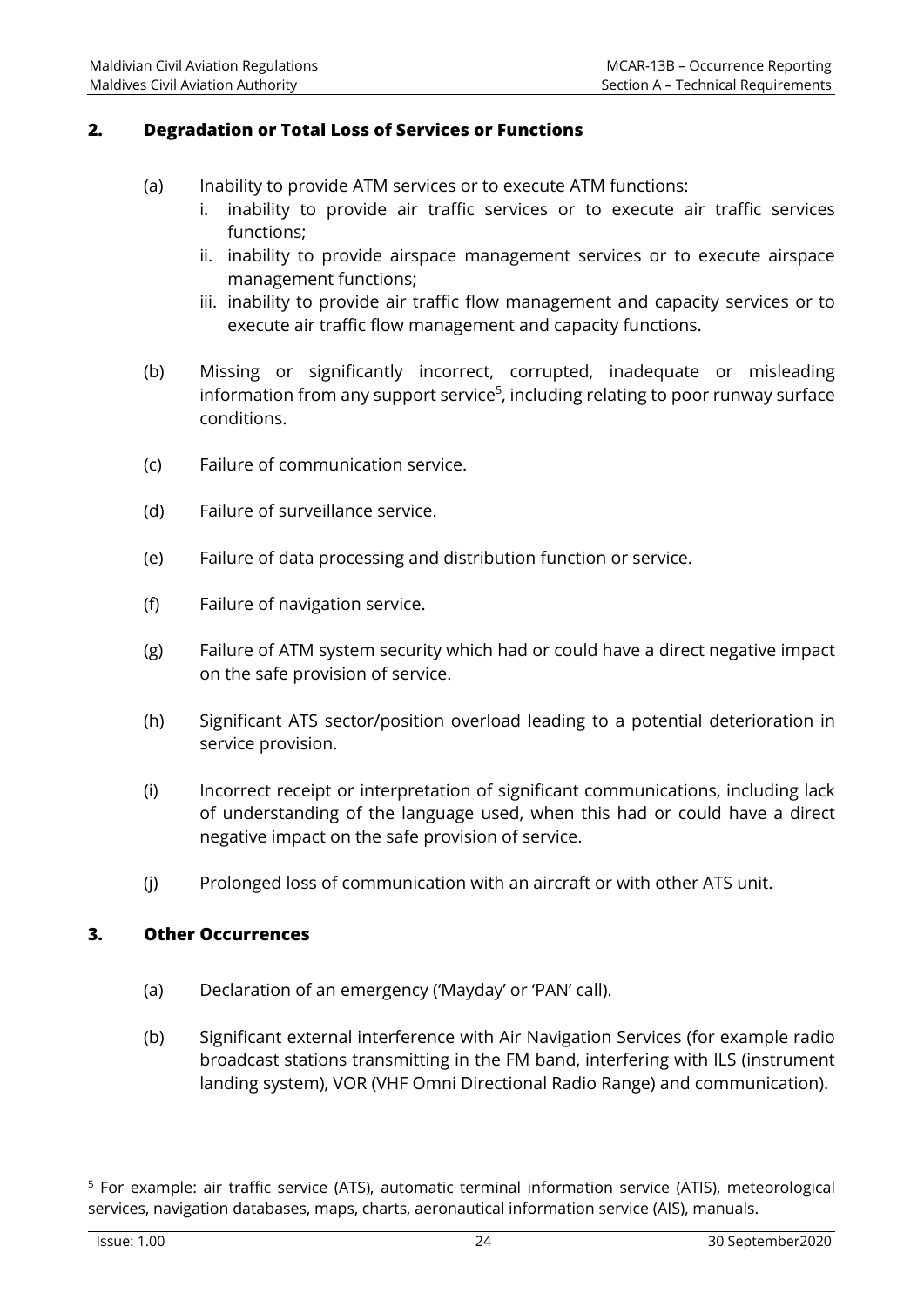- (c) Interference with an aircraft, an ATS unit or a radio communication transmission including by firearms, fireworks, flying kites, laser illumination, high-powered lights lasers, Remotely Piloted Aircraft Systems, model aircraft or by similar means.
- (d) Fuel dumping.
- (e) Bomb threat or hijack.
- (f) Fatigue impacting or potentially impacting the ability to perform safely the air navigation or air traffic duties.
- (g) Any occurrence where the human performance has directly contributed to or could have contributed to an accident or a serious incident.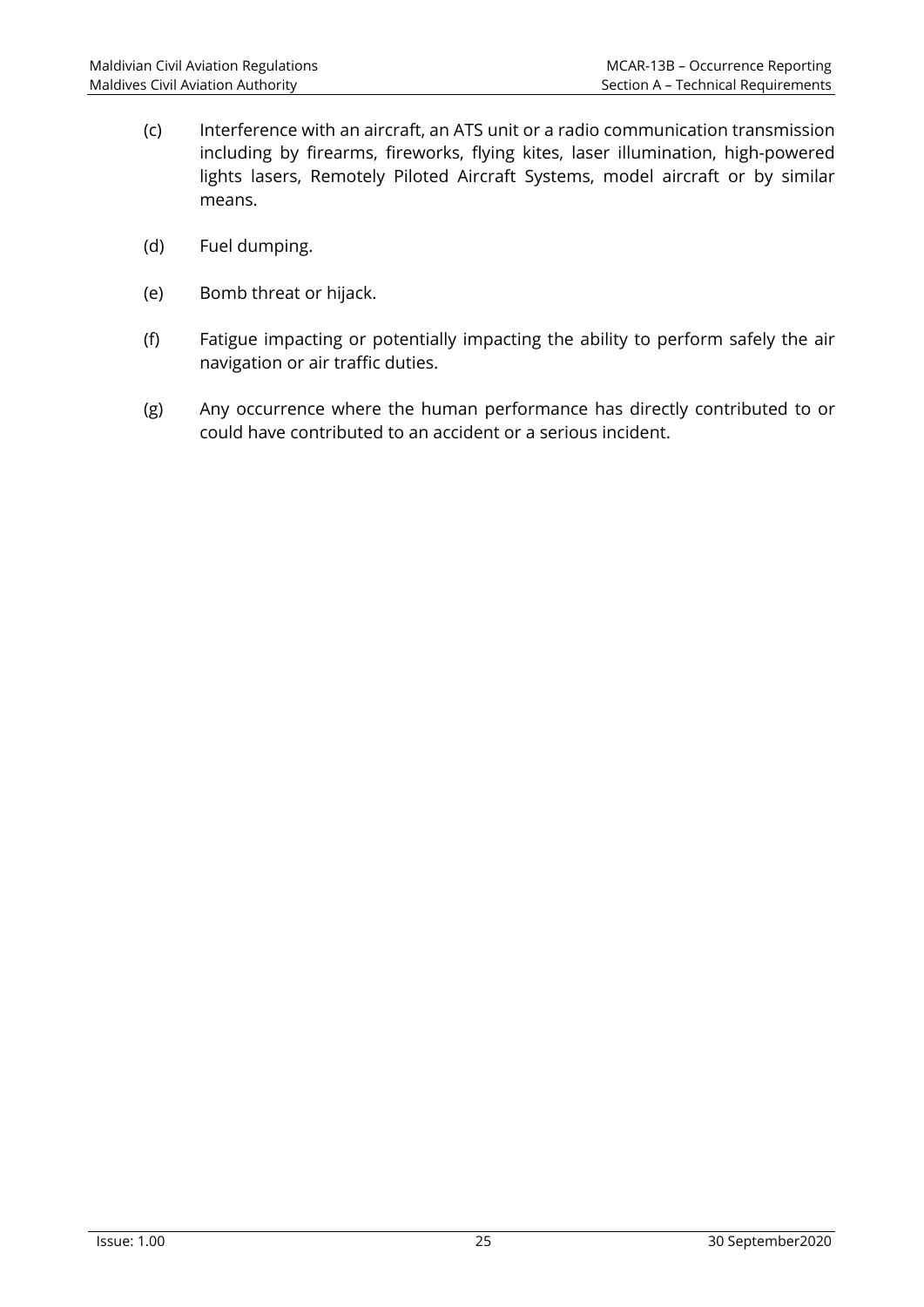## **Appendix 5 – OCCURRENCES RELATED TO AERODROMES AND GROUND SERVICES**

*Remark:* This Appendix is structured in such a way that the pertinent occurrences are linked with categories of activities during which they are normally observed, according to experience, in order to facilitate the reporting of those occurrences. However, this presentation must not be understood as meaning that occurrences must not be reported in case they take place outside the category of activities to which they are linked in the list.

## **1. Safety Management of an Aerodrome**

#### **1.1 Aircraft- and obstacle-related occurrences**

- (a) A collision or near collision, on the ground or in the air, between an aircraft and another aircraft, terrain or obstacle<sup>6</sup>.
- (b) Wildlife strike including bird strike.
- (c) Taxiway or runway excursion.
- (d) Actual or potential taxiway or runway incursion.
- (e) Final Approach and Take-off Area (FATO) incursion or excursion.
- (f) Aircraft or vehicle failure to follow clearance, instruction or restriction while operating on the movement area of an aerodrome (for example: wrong runway, taxiway or restricted part of an aerodrome).
- (g) Foreign object on the aerodrome movement area which has or could have endangered the aircraft, its occupants or any other person.
- (h) Presence of obstacles on the aerodrome or in the vicinity of the aerodrome which are not published in the AIP (Aeronautical Information Publication) or by NOTAM (Notice to Airmen) and/or that are not marked or lighted properly.
- (i) Push-back, power-back or taxi interference by vehicle, equipment or person.
- (j) Passengers or unauthorised person left unsupervised on apron.
- (k) Jet blast, rotor down wash or propeller blast effect.
- (l) Declaration of an emergency ('Mayday' or 'PAN' call).

## **1.2 Degradation or total loss of services or functions**

(a) Loss or failure of communication between:

<sup>6</sup> Obstacle includes vehicle.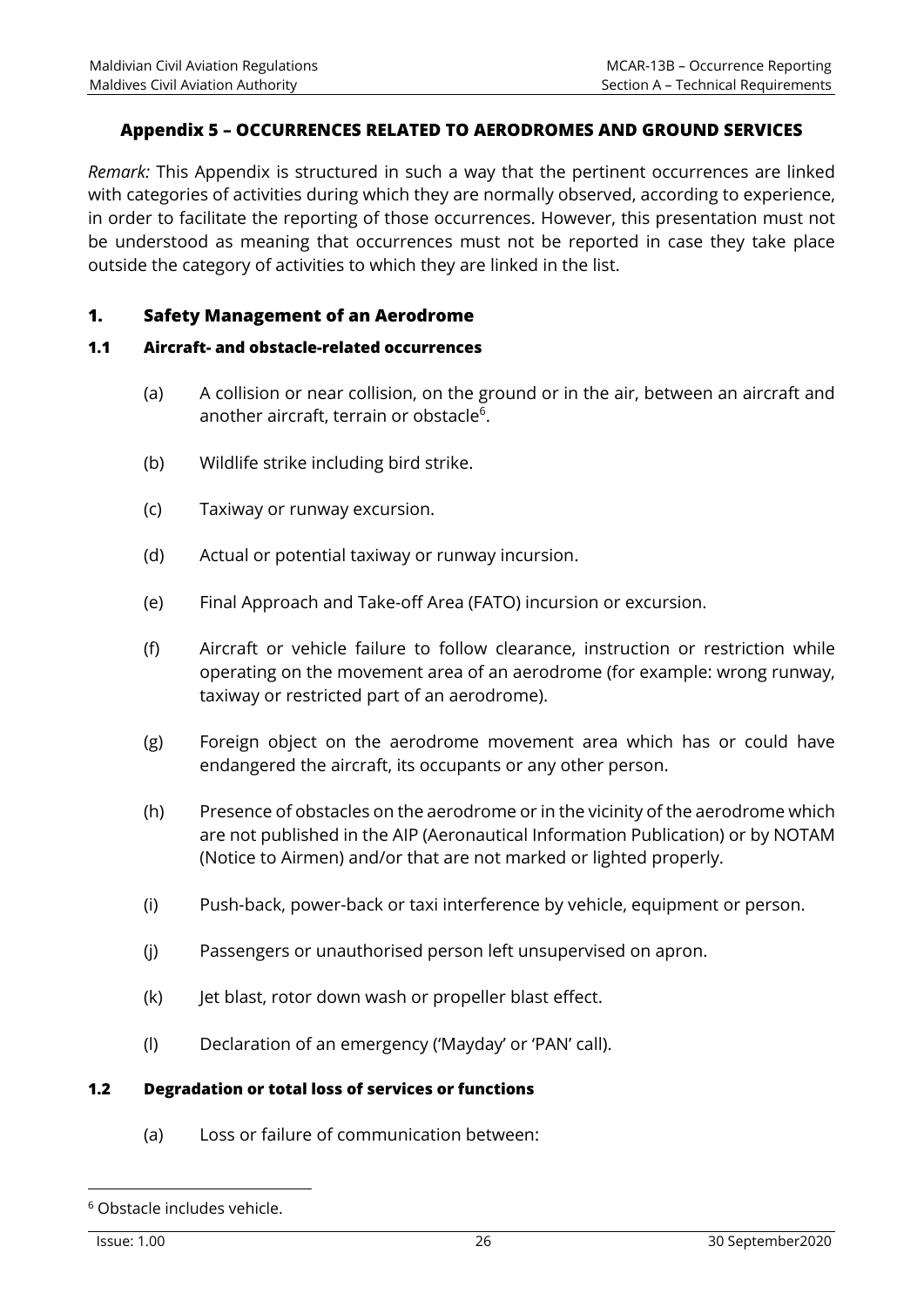- i. aerodrome, vehicle or other ground personnel and air traffic services unit or apron management service unit;
- ii. apron management service unit and aircraft, vehicle or air traffic services unit.
- (b) Significant failure, malfunction or defect of aerodrome equipment or system which has or could have endangered the aircraft or its occupants.
- (c) Significant deficiencies in aerodrome lighting, marking or signs.
- (d) Failure of the aerodrome emergency alerting system.
- (e) Rescue and firefighting services not available according to applicable requirements.

#### **1.3 Other occurrences**

- (a) Fire, smoke, explosions in aerodrome facilities, vicinities and equipment which has or could have endangered the aircraft, its occupants or any other person.
- (b) Aerodrome security related occurrences (for example: unlawful entry, sabotage, bomb threat).
- (c) Absence of reporting of a significant change in aerodrome operating conditions which has or could have endangered the aircraft, its occupants or any other person.
- (d) Missing, incorrect or inadequate de-icing/anti-icing treatment.
- (e) Significant spillage during fuelling operations.
- (f) Loading of contaminated or incorrect type of fuel or other essential fluids (including oxygen, nitrogen, oil and potable water).
- (g) Failure to handle poor runway surface conditions.
- (h) Any occurrence where the human performance has directly contributed to or could have contributed to an accident or a serious incident.

## **2. Ground Handling of an Aircraft**

#### **2.1 Aircraft- and aerodrome-related occurrences**

(a) A collision or near collision, on the ground or in the air, between an aircraft and another aircraft, terrain or obstacle<sup>7</sup>.

<sup>7</sup> Obstacle includes vehicle.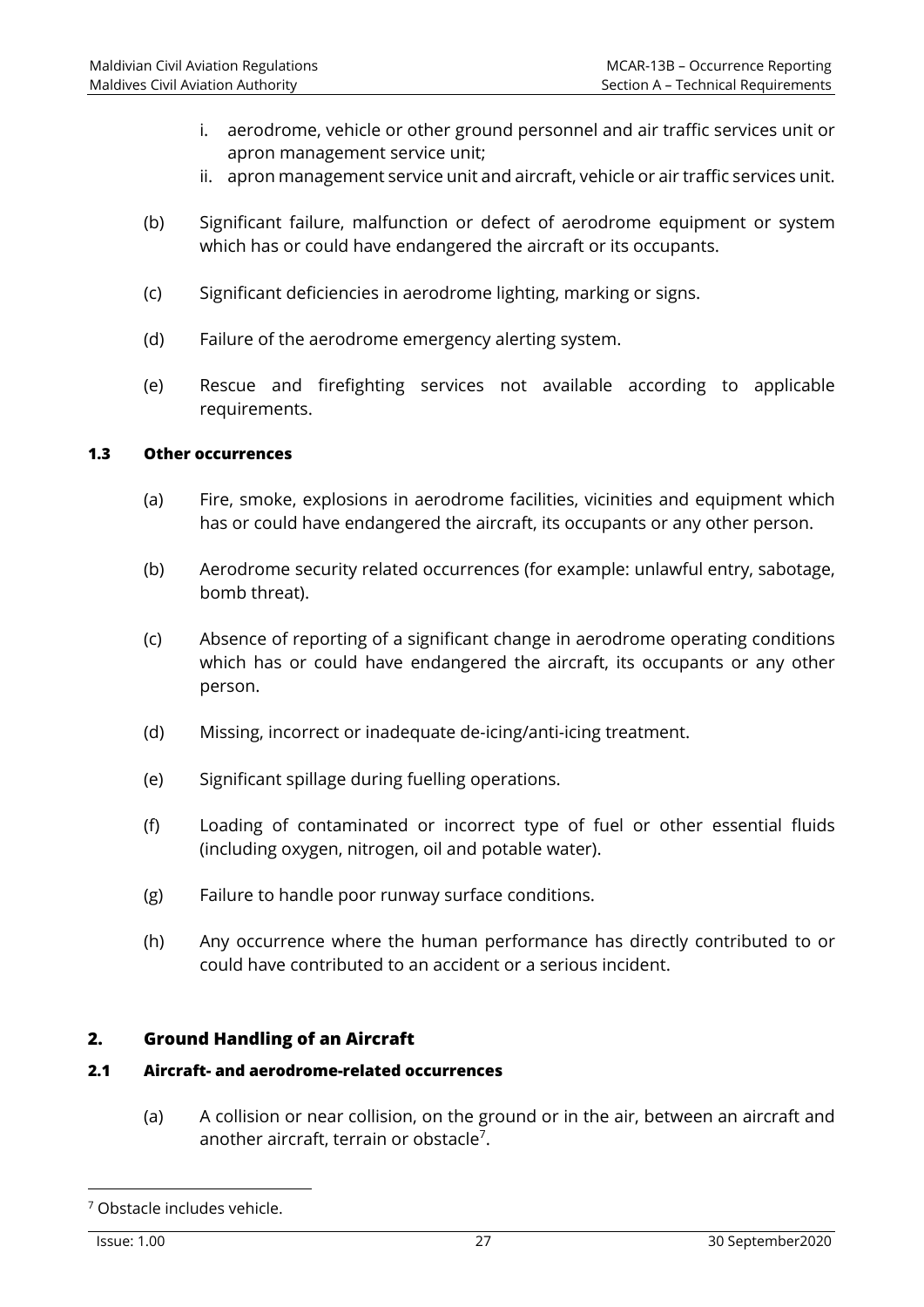- (b) Runway or taxiway incursion.
- (c) Runway or taxiway excursion.
- (d) Significant contamination of aircraft structure, systems and equipment arising from the carriage of baggage, mail or cargo.
- (e) Push-back, power-back or taxi interference by vehicle, equipment or person.
- (f) Foreign object on the aerodrome movement area which has or could have endangered the aircraft, its occupants or any other person.
- (g) Passengers or unauthorised person left unsupervised on apron.
- (h) Fire, smoke, explosions in aerodrome facilities, vicinities and equipment which has or could have endangered the aircraft, its occupants or any other person.
- (i) Aerodrome security-related occurrences (for example: unlawful entry, sabotage, bomb threat).

#### **2.2 Degradation or total loss of services or functions**

- (a) Loss or failure of communication with aircraft, vehicle, air traffic services unit or apron management service unit.
- (b) Significant failure, malfunction or defect of aerodrome equipment or system which has or could have endangered the aircraft or its occupants.
- (c) Significant deficiencies in aerodrome lighting, marking or signs.

#### **2.3 Ground handling specific occurrences**

- (a) Incorrect handling or loading of passengers, baggage, mail or cargo, likely to have a significant effect on aircraft mass and/or balance (including significant errors in loadsheet calculations).
- (b) Boarding equipment removed leading to endangerment of aircraft occupants.
- (c) Incorrect stowage or securing of baggage, mail or cargo likely in any way to endanger the aircraft, its equipment or occupants or to impede emergency evacuation.
- (d) Transport, attempted transport or handling of dangerous goods which resulted or could have resulted in the safety of the operation being endangered or led to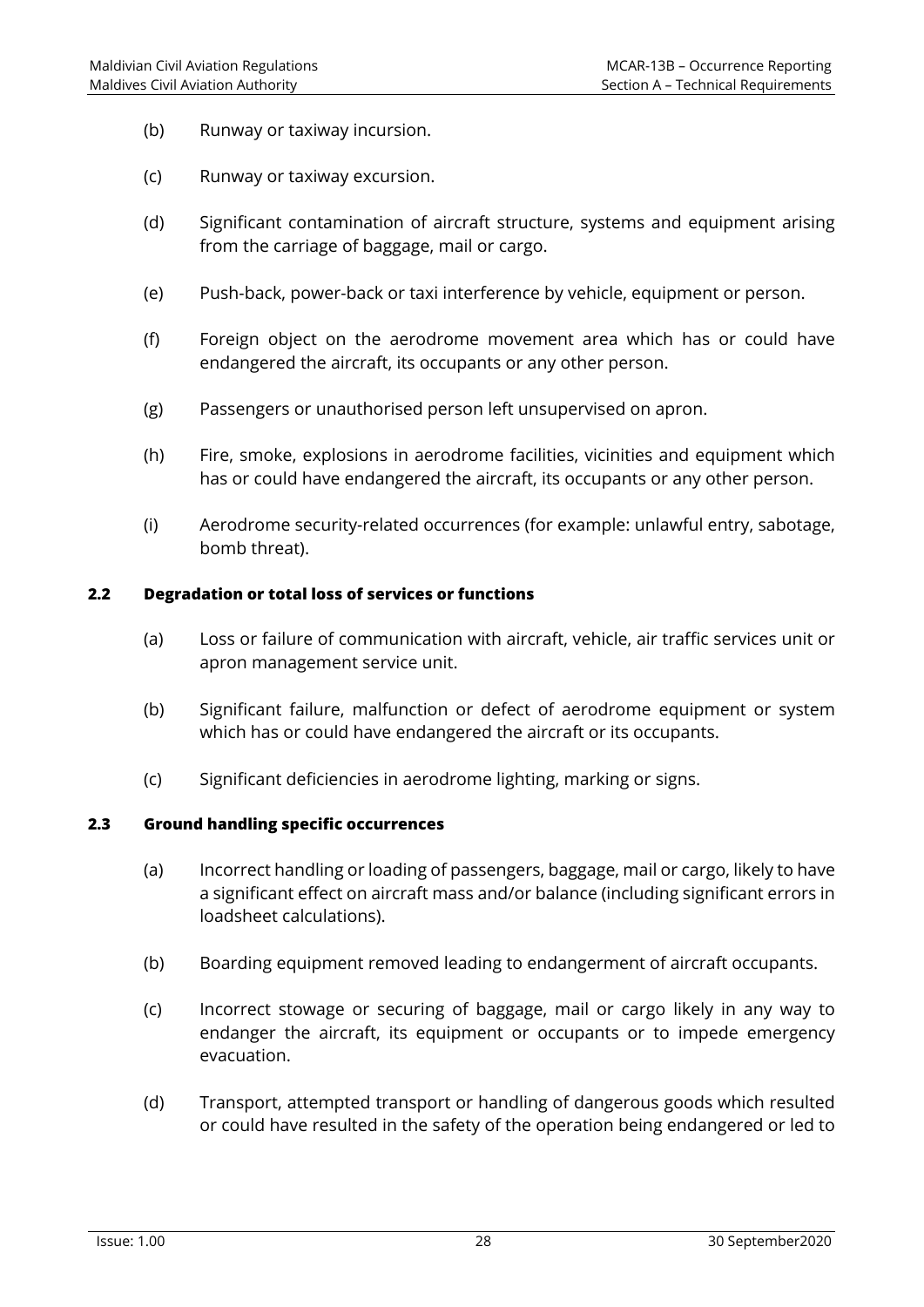an unsafe condition (for example: dangerous goods incident or accident as defined in the ICAO Technical Instructions<sup>8</sup>).

- (e) Non-compliance on baggage or passenger reconciliation.
- (f) Non-compliance with required aircraft ground handling and servicing procedures, especially in de-icing, refuelling or loading procedures, including incorrect positioning or removal of equipment.
- (g) Significant spillage during fuelling operations.
- (h) Loading of incorrect fuel quantities likely to have a significant effect on aircraft endurance, performance, balance or structural strength.
- (i) Loading of contaminated or incorrect type of fuel or other essential fluids (including oxygen, nitrogen, oil and potable water).
- (j) Failure, malfunction or defect of ground equipment used for ground handling, resulting into damage or potential damage to the aircraft (for example: tow bar or GPU (Ground Power Unit)).
- (k) Missing, incorrect or inadequate de-icing/anti-icing treatment.
- (l) Damage to aircraft by ground handling equipment or vehicles including previously unreported damage.
- (m) Any occurrence where the human performance has directly contributed to or could have contributed to an accident or a serious incident.

 $8$  Technical Instructions for the Safe Transport of Dangerous Goods by Air (ICAO  $-$  Doc 9284).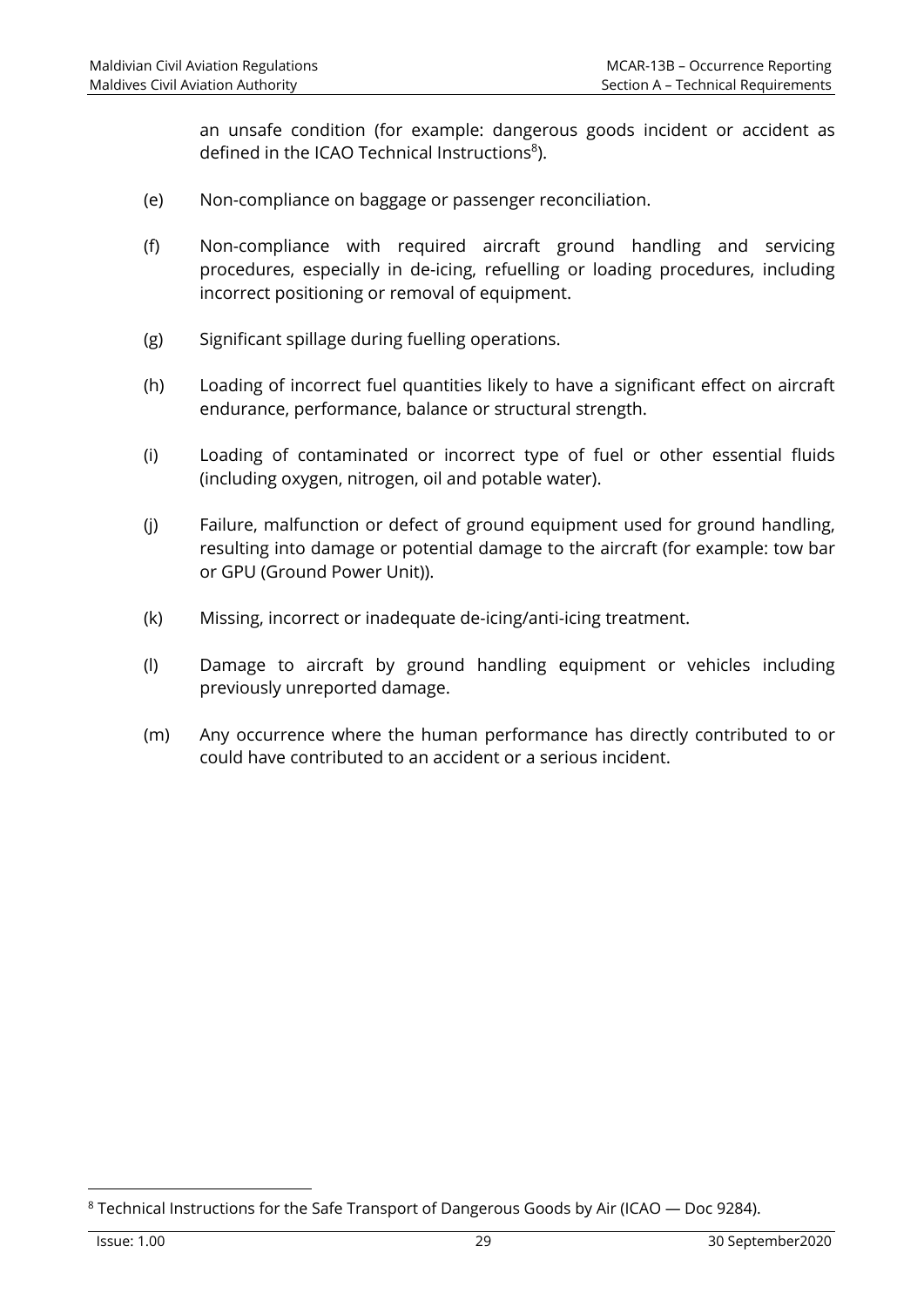## **Appendix 6 – OCCURRENCES RELATED TO AIRCRAFT OTHER THAN COMPLEX MOTOR-POWERED AIRCRAFT, INCLUDING SAILPLANES AND LIGHTER-THAN-AIR VEHICLES**

*Remark:* This Appendix is structured in such a way that the pertinent occurrences are linked with categories of activities during which they are normally observed, according to experience, in order to facilitate the reporting of those occurrences. However, this presentation must not be understood as meaning that occurrences must not be reported in case they take place outside the category of activities to which they are linked in the list.

## **1. Aircraft other than Complex Motor-Powered Aircraft excluding Sailplanes and Lighter-Than-Air Vehicles**

- **1.1 Air operations** 
	- (a) Unintentional loss of control.
	- (b) Landing outside of intended landing area.
	- (c) Inability or failure to achieve required aircraft performance expected in normal conditions during take-off, climb or landing.
	- (d) Runway incursion
	- (e) Runway excursion.
	- (f) Any flight which has been performed with an aircraft which was not airworthy, or for which flight preparation was not completed, which has or could have endangered the aircraft, its occupants or any other person.
	- (g) Unintended flight into IMC (Instrument Meteorological Conditions) conditions of aircraft not IFR (Instrument flight rules) certified, or a pilot not qualified for IFR, which has or could have endangered the aircraft, its occupants or any other person.
	- (h) Unintentional release of cargo<sup>9</sup>.

## **1.2 Technical occurrences**

- (a) Abnormal severe vibration (for example: aileron or elevator 'flutter', or of propeller).
- (b) Any flight control not functioning correctly or disconnected.
- (c) A failure or substantial deterioration of the aircraft structure.
- (d) A loss of any part of the aircraft structure or installation in flight.

 $9$  This item applies only to commercial operations.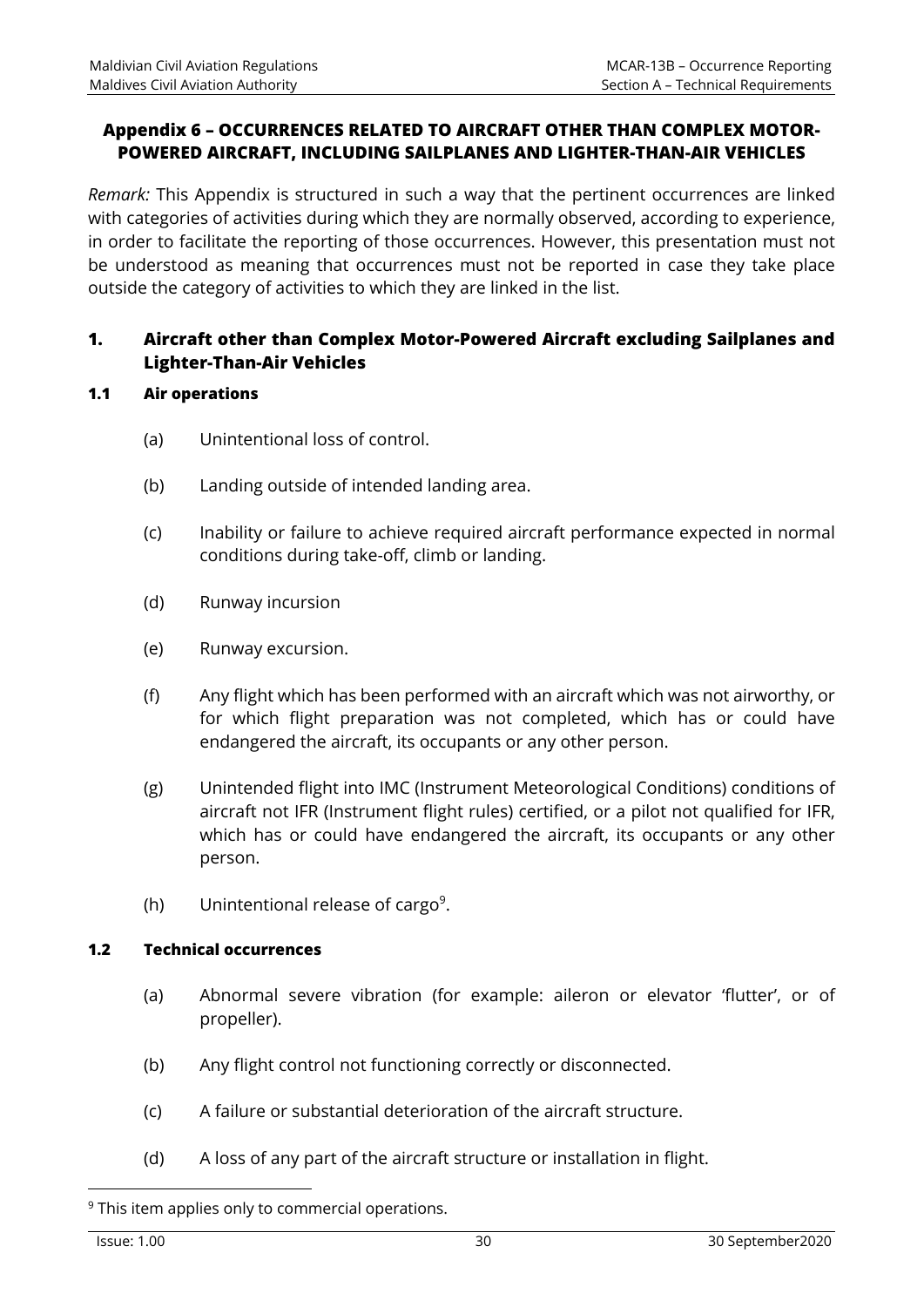- (e) A failure of an engine, rotor, propeller, fuel system or other essential system.
- (f) Leakage of any fluid which resulted in a fire hazard or possible hazardous contamination of aircraft structure, systems or equipment, or risk to occupants.

#### **1.3 Interaction with air navigation services and air traffic management**

- (a) Interaction with air navigation services (for example: incorrect services provided, conflicting communications or deviation from clearance) which has or could have endangered the aircraft, its occupants or any other person.
- (b) Airspace infringement.

#### **1.4 Emergencies and other critical situations**

- (a) Any occurrence leading to an emergency call.
- (b) Fire, explosion, smoke, toxic gases or toxic fumes in the aircraft.
- (c) Incapacitation of the pilot leading to inability to perform any duty.

#### **1.5 External environment and meteorology**

- (a) A collision on the ground or in the air, with another aircraft, terrain or obstacle<sup>10</sup>.
- (b) A near collision, on the ground or in the air, with another aircraft, terrain or obstacle<sup>10</sup> requiring an emergency avoidance manoeuvre to avoid a collision.
- (c) Wildlife strike including bird strike which resulted in damage to the aircraft or loss or malfunction of any essential service.
- (d) Interference with the aircraft by firearms, fireworks, flying kites, laser illumination, high powered lights lasers, Remotely Piloted Aircraft Systems, model aircraft or by similar means.
- (e) A lightning strike resulting in damage to or loss of functions of the aircraft.
- (f) Severe turbulence encounter which resulted in injury to aircraft occupants or in the need for a post-flight turbulence damage check of the aircraft.
- (g) Icing including carburettor icing which has or could have endangered the aircraft, its occupants or any other person.

<sup>10</sup> Obstacle includes vehicle.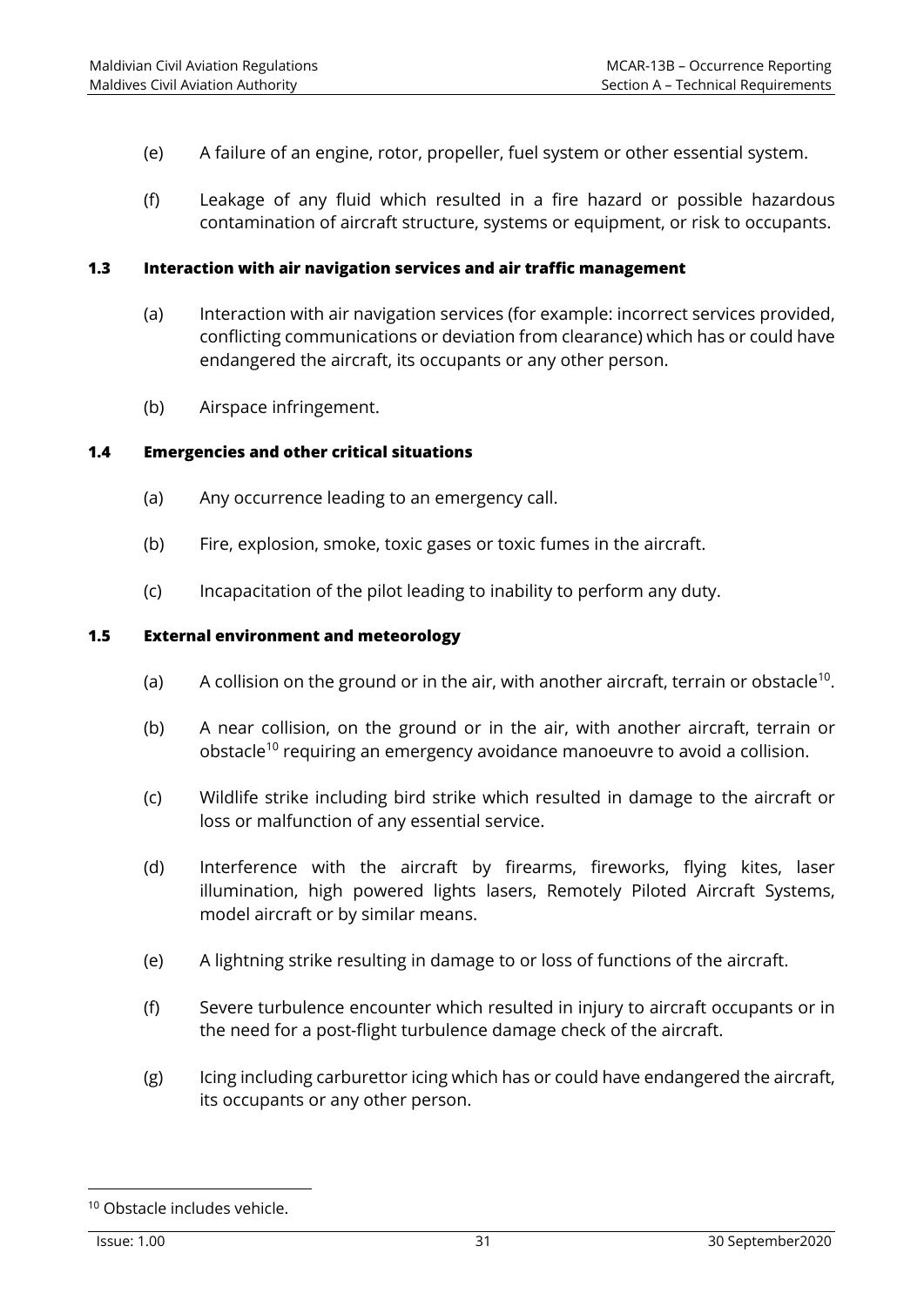## **2. Sailplanes (Gliders)**

Remark: This Section is structured in such a way that the pertinent occurrences are linked with categories of activities during which they are normally observed, according to experience, in order to facilitate the reporting of those occurrences. However, this presentation must not be understood as meaning that occurrences must not be reported in case they take place outside the category of activities to which they are linked in the list.

## **2.1 Air operations**

- (a) Unintentional loss of control.
- (b) An occurrence where the sailplane pilot was unable to release either the winch cable or the aerotow rope and had to do so using emergency procedures.
- (c) Any release of the winch cable or the aerotow rope if the release has or could have endangered the sailplane, its occupants or any other person.
- (d) In the case of a powered sailplane, an engine failure during take-off.
- (e) Any flight which has been performed with a sailplane which was not airworthy, or for which an incomplete flight preparation has or could have endangered the sailplane, its occupants or any other person.

## **2.2 Technical occurrences**

- (a) Abnormal severe vibration (for example: aileron or elevator 'flutter', or of propeller).
- (b) Any flight control not functioning correctly or disconnected.
- (c) A failure or substantial deterioration of the sailplane structure.
- (d) A loss of any part of the sailplane structure or installation in flight.

## **2.3 Interaction with air navigation services and air traffic management**

- (a) Interaction with air navigation services (for example: incorrect services provided, conflicting communications or deviation from clearance) which has or could have endangered the sailplane, its occupants or any other person.
- (b) Airspace infringements.

## **2.4 Emergencies and other critical situations**

(a) Any occurrence leading to an emergency call.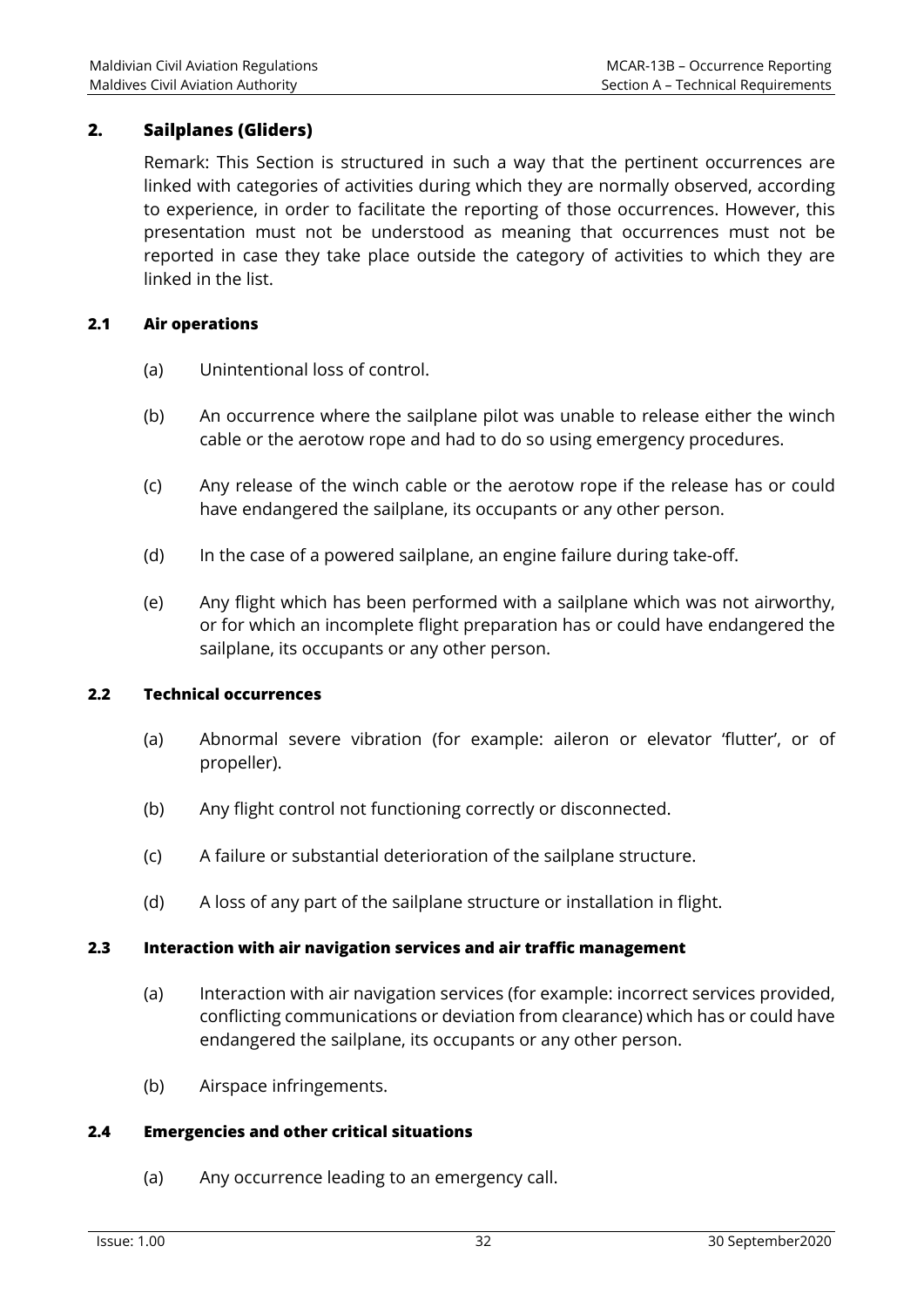- (b) Any situation where no safe landing area remains available.
- (c) Fire, explosion, smoke, or toxic gases or fumes in the sailplane.
- (d) Incapacitation of the pilot leading to inability to perform any duty.

#### **2.5 External environment and meteorology**

- (a) A collision on the ground or in the air, with an aircraft, terrain or obstacle<sup>11</sup>.
- (b) A near collision, on the ground or in the air, with an aircraft, terrain or obstacle<sup>11</sup> requiring an emergency avoidance manoeuvre to avoid a collision.
- (c) Interference with the sailplane by firearms, fireworks, flying kites, laser illumination, high powered lights lasers, Remotely Piloted Aircraft Systems, model aircraft or by similar means.
- (d) A lightning strike resulting in damage to the sailplane.

## **3. Lighter-Than-Air Vehicles (Balloons and Airships)**

Remark: This Section is structured in such a way that the pertinent occurrences are linked with categories of activities during which they are normally observed, according to experience, in order to facilitate the reporting of those occurrences. However, this presentation must not be understood as meaning that occurrences must not be reported in case they take place outside the category of activities to which they are linked in the list.

## **3.1 Air operations**

- (a) Any flight which has been performed with a lighter-than-air vehicle which was not airworthy, or for which an incomplete flight preparation has or could have endangered the lighter-than-air vehicle, its occupants or any other person.
- (b) Unintended permanent extinction of the pilot light.

## **3.2 Technical occurrences**

(a) Failure of any of the following parts or controls: dip tube on fuel cylinder, envelope pulley, control line, tether rope, valve seal leak on burner, valve seal leak on fuel cylinder, carabiner, damage to fuel line, lifting gas valve, envelope or ballonet, blower, pressure relief valve (gas balloon), winch (tethered gas balloons).

<sup>11</sup> Obstacle includes vehicle.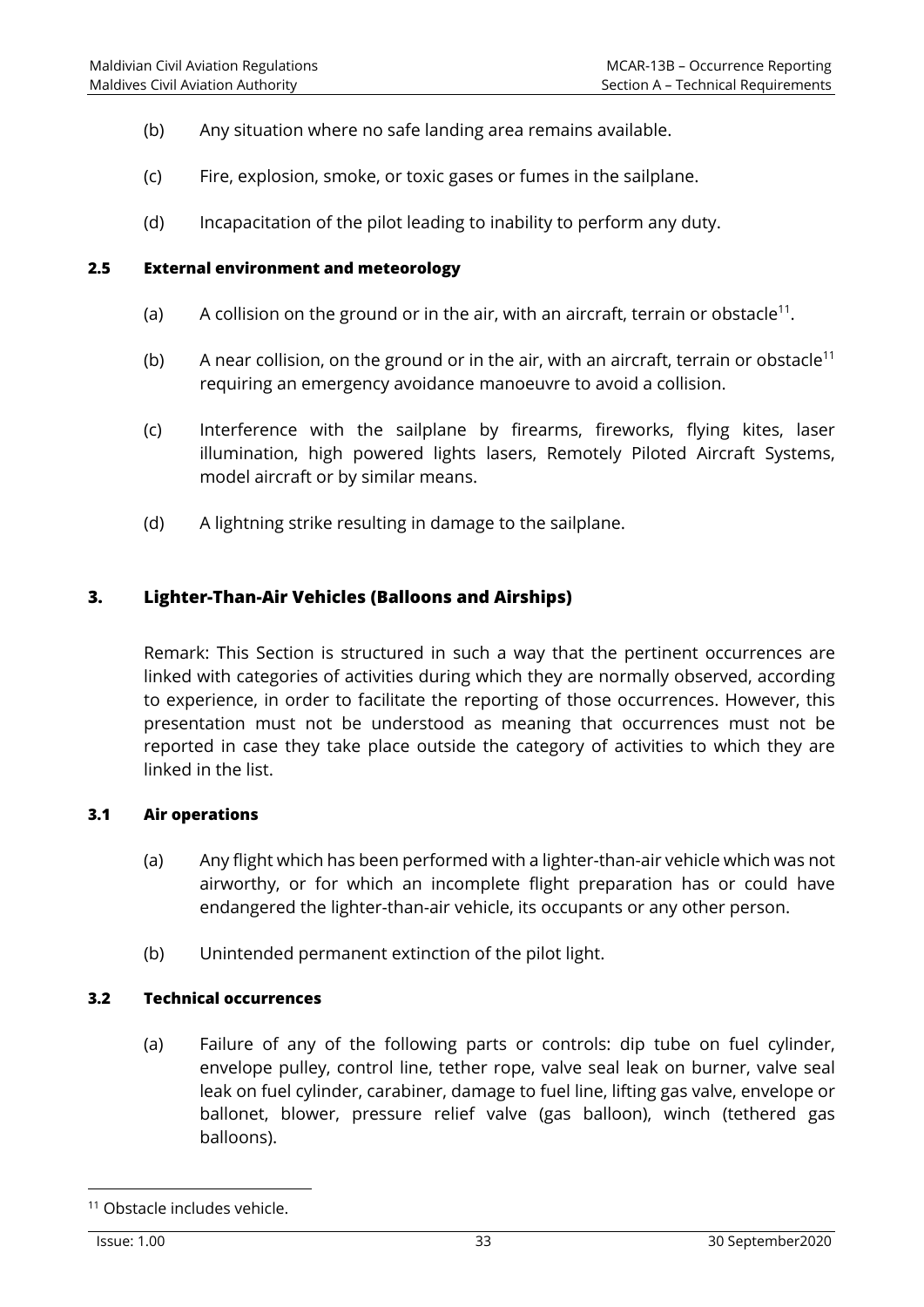(b) Significant leakage or loss of lifting gas (for example: porosity, unseated lifting gas valves).

#### **3.3 Interaction with air navigation services and air traffic management**

- (a) Interaction with air navigation services (for example: incorrect services provided, conflicting communications or deviation from clearance) which has or could have endangered the lighter-than-air vehicle, its occupants or any other person.
- (b) Airspace infringement.

## **3.4 Emergencies and other critical situations**

- (a) Any occurrence leading to an emergency call.
- (b) Fire, explosion, smoke or toxic fumes in the lighter-than-air vehicle (beyond the normal operation of the burner).
- (c) Lighter-than-air vehicle's occupants ejected from basket or gondola.
- (d) Incapacitation of the pilot leading to inability to perform any duty.
- (e) Unintended lift or drag of ground crew, leading to fatality or injury of a person.

#### **3.5 External environment and meteorology**

- (a) A collision or near collision on the ground or in the air, with an aircraft, terrain or obstacle<sup>12</sup> which has or could have endangered the lighter-than-air vehicle, its occupants or any other person.
- (b) Interference with the lighter-than-air vehicle by firearms, fireworks, flying kites, laser illumination, high powered lights lasers, Remotely Piloted Aircraft Systems, model aircraft or by similar means.
- (c) Unexpected encounter of adverse weather conditions which has or could have endangered the lighter-than-air vehicle, its occupants or any other person.

<sup>12</sup> Obstacle includes vehicle.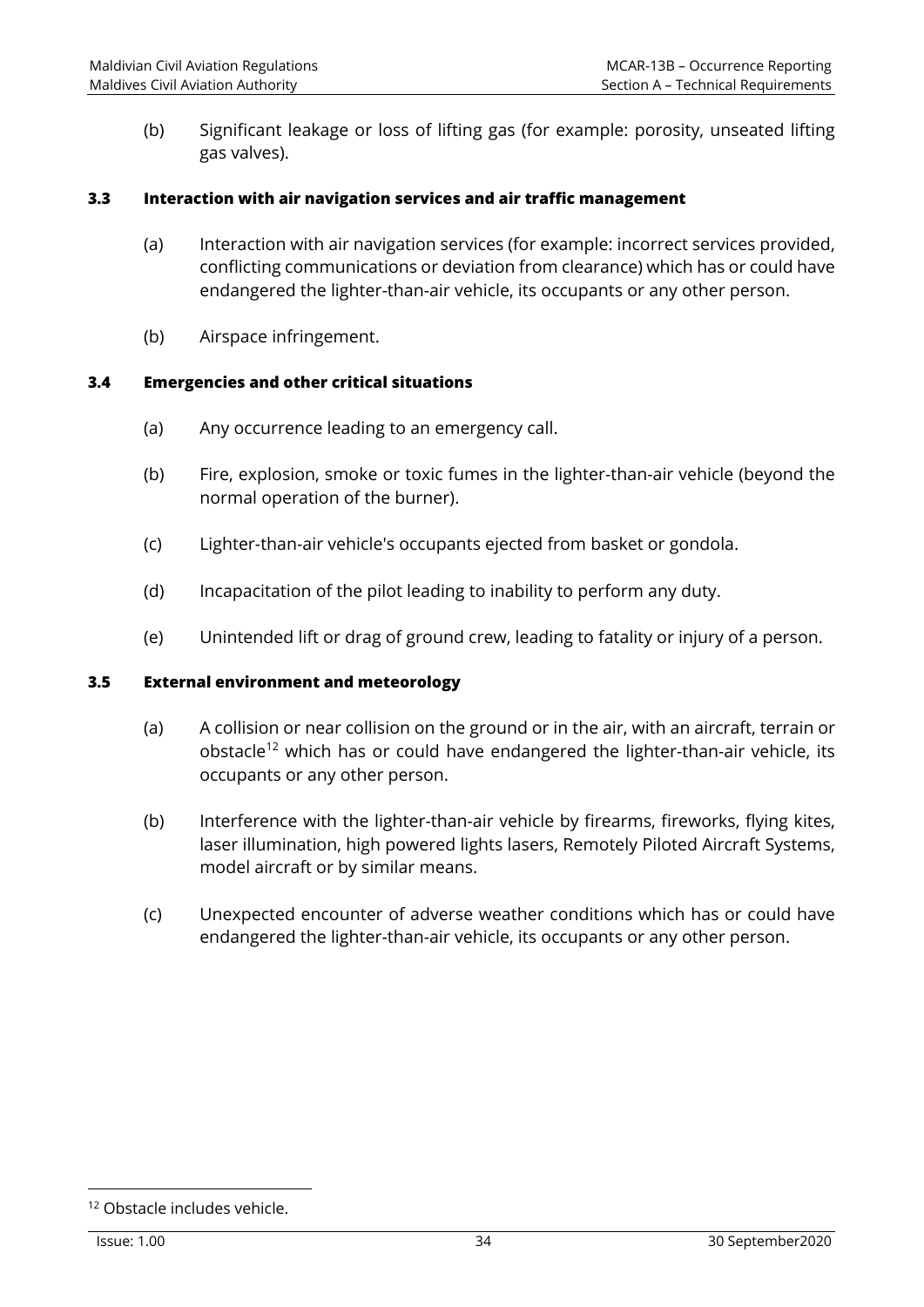## **Section B — PROCEDURE FOR THE CAA**